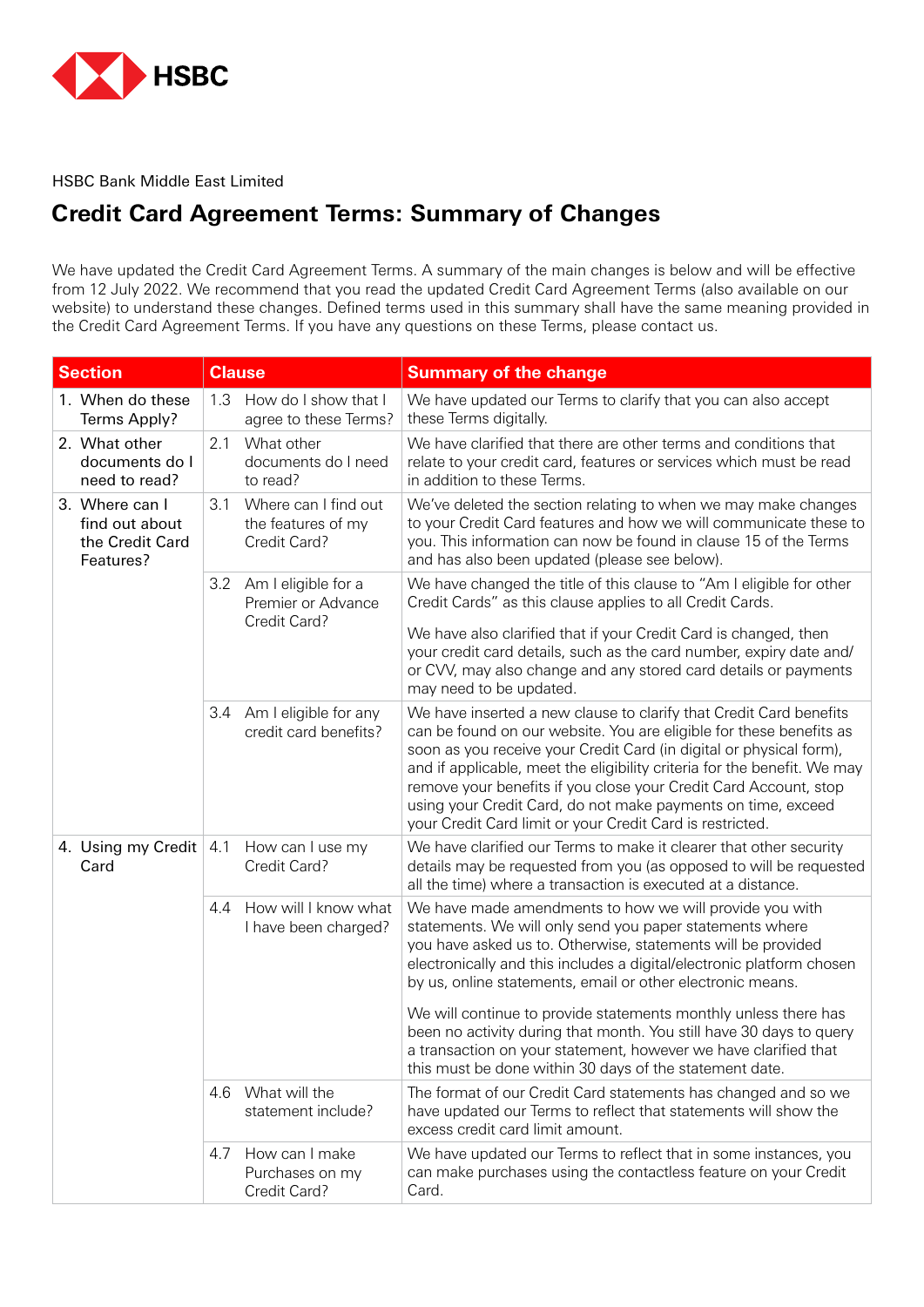| <b>Section</b>            |     | <b>Clause</b>                                                                | <b>Summary of the change</b>                                                                                                                                                                                                                                                                                                                             |
|---------------------------|-----|------------------------------------------------------------------------------|----------------------------------------------------------------------------------------------------------------------------------------------------------------------------------------------------------------------------------------------------------------------------------------------------------------------------------------------------------|
| 5. Supplementary<br>Cards | 5.1 | Can I apply for a<br>Supplementary Card?                                     | We have deleted the word "entire" to reflect that you can choose to<br>share a specific amount of your credit limit with a Supplementary<br>Card and you are not obligated to share your entire credit limit.                                                                                                                                            |
|                           | 5.3 | Who is liable for the<br>outstanding amount<br>on the Supplementary<br>Card? | We have deleted that the Supplementary Cardholder agrees to be<br>bound by these Terms by using the Supplementary Credit Card.                                                                                                                                                                                                                           |
|                           | 5.5 | When will a<br>Supplementary Card<br>be renewed?                             | We have updated the Terms to reflect that Supplementary Cards<br>are provided to the primary cardholder and not directly to the<br>Supplementary Cardholder.                                                                                                                                                                                             |
|                           | 5.6 | What happens if I<br>have a dispute with<br>my Supplementary                 | We have deleted that we will provide monthly statements to the<br>Supplementary Cardholder as we do not provide these to them.<br>We have also updated our process on how to close a                                                                                                                                                                     |
|                           |     | Cardholder?                                                                  | Supplementary Card; we will now only accept requests directly<br>from the primary cardholder and the Supplementary Cardholder's<br>consent is not required for us to proceed.                                                                                                                                                                            |
| 6. Credit Limits          | 6.3 | What happens if I<br>exceed my credit                                        | We have updated our Terms to provide you with more information<br>on the following:                                                                                                                                                                                                                                                                      |
|                           |     | limit?                                                                       | We have added an additional scenario where we may allow<br>you to exceed your credit limit; "(c) where your credit limit is<br>decreased (either by us or upon your request),".                                                                                                                                                                          |
|                           |     |                                                                              | With the introduction of a new statement format, we have<br>$\blacksquare$<br>amended our Terms to reflect that the excess credit limit<br>amount will appear in your statement if it remains unpaid when<br>we generate your statement.                                                                                                                 |
|                           |     |                                                                              | Details of the over limit fee can be found in our Schedule of<br>Services or Tariffs (as amended from time to time), available on<br>our website.                                                                                                                                                                                                        |
| 8. Interest               | 8.2 | When and how will<br>interest be charged?                                    | We have updated our Terms to provide you with more information<br>on how we charge interest. As a result, we have added the<br>following to this clause:                                                                                                                                                                                                 |
|                           |     |                                                                              | interest is also charged on Credit Card Features where we have<br>expressly stated that we will charge interest;                                                                                                                                                                                                                                         |
|                           |     |                                                                              | interest is calculated from the date of the transaction and on<br>$\qquad \qquad \blacksquare$<br>the basis of a 365 day calendar year and it accrues daily unless<br>otherwise specified. Interest is payable monthly                                                                                                                                   |
|                           | 8.3 | Is there an interest<br>free period?                                         | We have added some more information on how an interest free<br>period works, in particular that the duration of an interest free<br>period will depend on the time between your transaction date and<br>your next payment due date.                                                                                                                      |
|                           | 8.4 | Will interest be<br>charged on fees and                                      | We have updated the title of this clause to "Will interest be charged<br>on fees and interest?"                                                                                                                                                                                                                                                          |
|                           |     | interest?                                                                    | We have also amended this clause to provide you with some more<br>information on when we will charge interest on fees and interest; we<br>will charge interest on fees which remain unpaid by their due date.<br>The amount of interest charged can be found in the Schedule of<br>Services and Tariff. We will not charge interest on accrued interest. |
|                           | 8.6 | Do you offer<br>promotional rates?                                           | We have deleted reference to we may withdraw the offer terms<br>without prior notice to you. The offer terms and conditions will<br>contain information of when the terms apply and how we may vary<br>or withdraw them. Please ensure you review them separately.                                                                                       |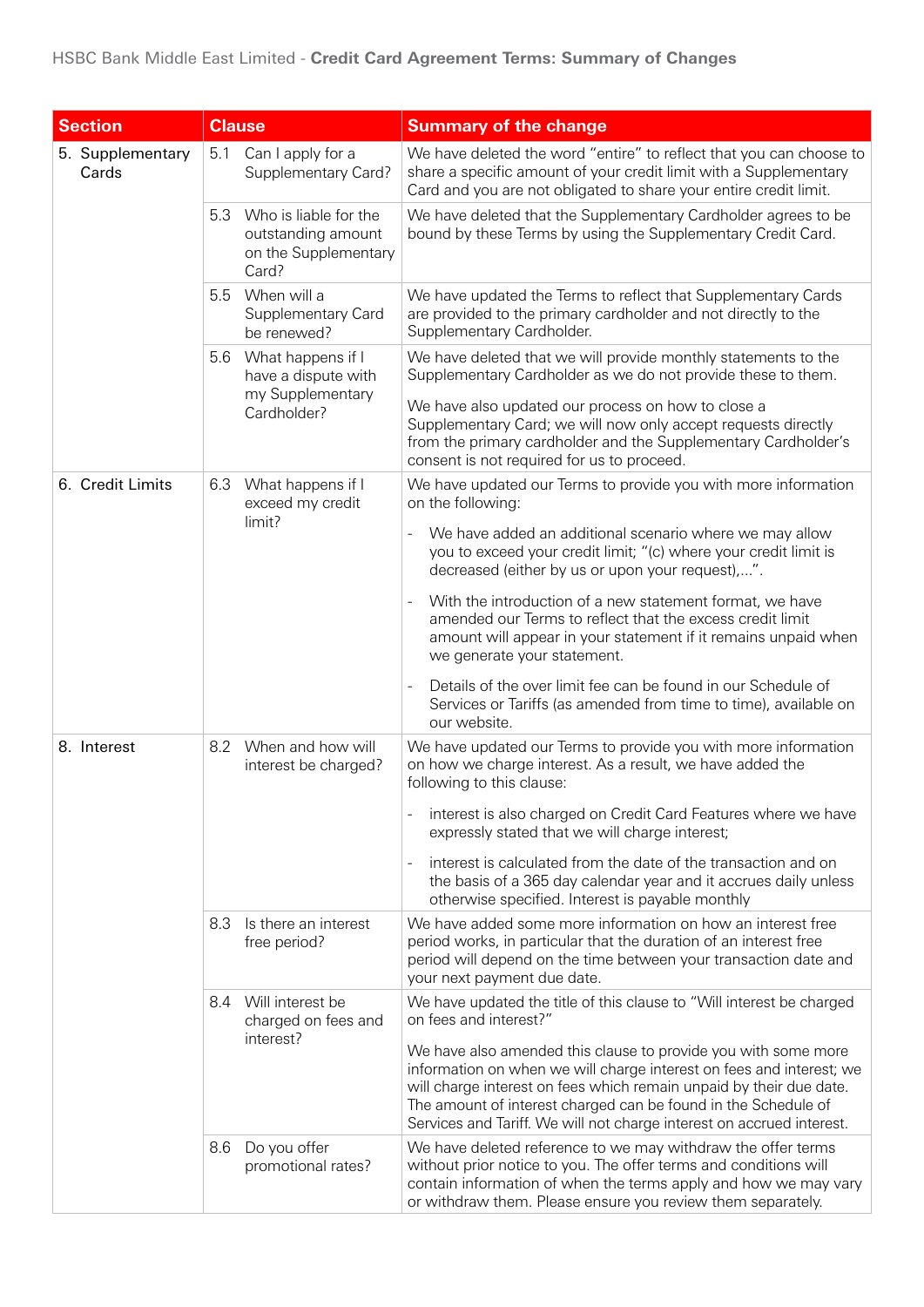## HSBC Bank Middle East Limited - Credit Card Agreement Terms: Summary of Changes

| <b>Section</b>                                  | <b>Clause</b>                                                                                                                                                                                       | <b>Summary of the change</b>                                                                                                                                                                                                                                                                                                                                                                                                                                                                                                                                                                                                                                                                             |
|-------------------------------------------------|-----------------------------------------------------------------------------------------------------------------------------------------------------------------------------------------------------|----------------------------------------------------------------------------------------------------------------------------------------------------------------------------------------------------------------------------------------------------------------------------------------------------------------------------------------------------------------------------------------------------------------------------------------------------------------------------------------------------------------------------------------------------------------------------------------------------------------------------------------------------------------------------------------------------------|
| 8. Interest<br>(Cont.)                          | Is interest charged<br>8.7<br>where I make a partial<br>payment by the<br>payment due date?                                                                                                         | We have added a new clause to provide you with more information<br>on how we process partial payments and how this impacts how<br>we calculate interest. If you do not pay us the full Credit Card<br>outstanding amount in cleared funds by the due date, then we will<br>charge you with the accrued interest that we have calculated (from<br>the date of your transaction). Interest will also continue to accrue<br>on your outstanding principal balance until the transaction is fully<br>repaid. We will not charge interest on accrued interest. Any partial<br>payments made will be allocated to your Credit Card Account in<br>accordance with the Terms to reduce your outstanding balance. |
| 9. Repayments                                   | When do I have to<br>9.1<br>pay my balance?                                                                                                                                                         | We have clarified that the amount in excess of your credit limit<br>is payable immediately and this amount will only appear on your<br>statement if it remains unpaid when your statement is generated.                                                                                                                                                                                                                                                                                                                                                                                                                                                                                                  |
|                                                 | What is the minimum<br>9.2<br>repayment?                                                                                                                                                            | We have updated this clause to make it clearer to you how<br>we calculate the minimum payment due; please note that our<br>calculations have not changed. We have highlighted in particular,<br>that the minimum payment due will only include 5% of the excess<br>amount of your credit limit (i.e. not the entire amount), however you<br>are still under an obligation to repay the entire excess credit limit<br>amount immediately. Your minimum payment due will also include<br>the total monthly interest and fees charged, including any annual<br>membership fee.                                                                                                                              |
|                                                 | How will my<br>9.3<br>payments be<br>allocated?                                                                                                                                                     | We have amended this clause to reflect the minimum payment<br>amount calculated only includes a portion of the excess amount<br>over your credit limit. This change also reflects the amendment<br>made to clause 9.2.                                                                                                                                                                                                                                                                                                                                                                                                                                                                                   |
|                                                 | 9.6<br>Can I issue a standing<br>instruction to pay my<br>outstanding balance<br>on my Credit Card?<br>How will standing<br>instructions be<br>applied for payment<br>to my outstanding<br>balance? | We have changed the period required to notify us of changes in<br>standing instructions from one week to 5 Business Days before the<br>next payment due date. Please note that the definition of Business<br>Days can be found in the Glossary and has also been updated.                                                                                                                                                                                                                                                                                                                                                                                                                                |
| 10. What happens<br>if I do not pay<br>on time? | 10.1 What happens if I do<br>not make payments in<br>full by the due date?                                                                                                                          | We have clarified that the interest we will charge if you do not<br>make a payment in full by the due date is the interest that has<br>accrued in accordance with the Terms.                                                                                                                                                                                                                                                                                                                                                                                                                                                                                                                             |
|                                                 |                                                                                                                                                                                                     | We have also reiterated that we will not charge you interest on<br>any accrued interest if you do not make a payment in full by the<br>due date.                                                                                                                                                                                                                                                                                                                                                                                                                                                                                                                                                         |
|                                                 | 10.2 What happens if<br>I do not make the<br>minimum payment by<br>the due date?                                                                                                                    | We have provided some more information on what happens if you<br>do not make the minimum payment by the due date. We have<br>clarified that we will charge interest that has accrued in accordance<br>with these Terms and interest will continue to accrue until the<br>unpaid principal balance is repaid to us in full.                                                                                                                                                                                                                                                                                                                                                                               |
|                                                 |                                                                                                                                                                                                     | We have also reiterated that your instalments plans may be<br>converted to retail plans and treated as purchases, and your total<br>outstanding balance on your Credit Card Account may all become<br>immediately payable. Any rewards, benefits, card features, accrued<br>Air Miles or accrued cashback may also no longer be available or<br>provided.                                                                                                                                                                                                                                                                                                                                                |
|                                                 | 10.3 Will you use debt<br>collection agencies?                                                                                                                                                      | We have amended this clause to add that we, or our third party<br>agents, may visit you at the address you have provided us for your<br>home or office or such other address as we (or you and our third<br>party agent) may from time to time agree to meet in connection<br>with debt recovery.                                                                                                                                                                                                                                                                                                                                                                                                        |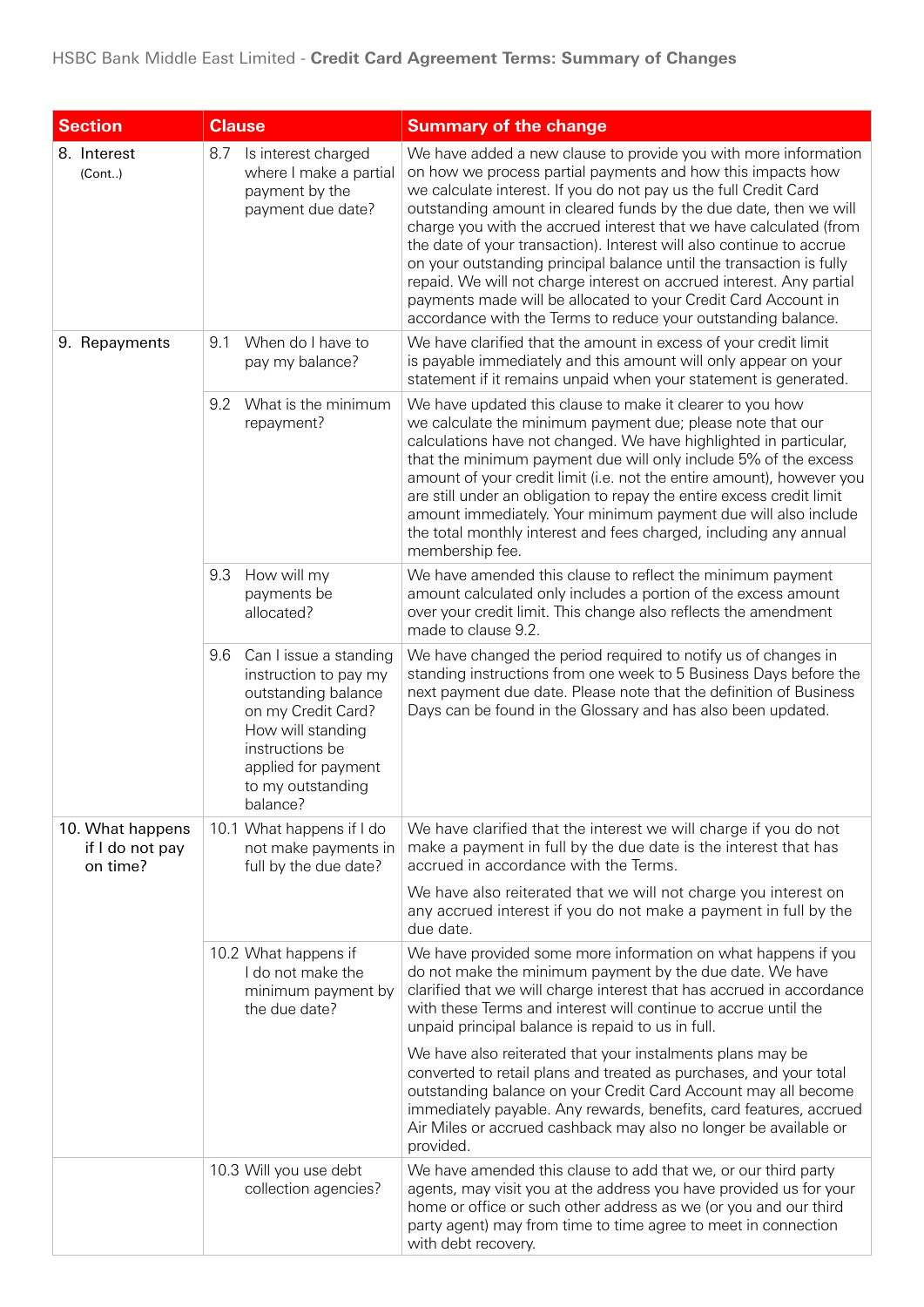| <b>Section</b>                                            | <b>Clause</b>                                                        | <b>Summary of the change</b>                                                                                                                                                                                                                                                                                                                                                                                                                                                                                                                                                                                                                                                                                                                                                                                                                                                                                                                                    |
|-----------------------------------------------------------|----------------------------------------------------------------------|-----------------------------------------------------------------------------------------------------------------------------------------------------------------------------------------------------------------------------------------------------------------------------------------------------------------------------------------------------------------------------------------------------------------------------------------------------------------------------------------------------------------------------------------------------------------------------------------------------------------------------------------------------------------------------------------------------------------------------------------------------------------------------------------------------------------------------------------------------------------------------------------------------------------------------------------------------------------|
| 11. Insurance                                             | 11.1 Is there personal<br>insurance coverage<br>with my Credit Card? | We have made a change to how we will notify you of any changes<br>to your insurance (if applicable) and its policy terms. Our current<br>Terms require us to provide details of any changes on our website.<br>Going forward, we will instead communicate changes to you using<br>any communication we believe is appropriate.                                                                                                                                                                                                                                                                                                                                                                                                                                                                                                                                                                                                                                  |
| 12. Lost/Stolen<br><b>Credit Cards</b>                    | 12.1 What happens if my<br>Credit Card is lost or<br>stolen?         | We have updated the title of this clause to "What happens if my<br>Credit Card is lost or stolen, or I think there is an unauthorised<br>transaction?                                                                                                                                                                                                                                                                                                                                                                                                                                                                                                                                                                                                                                                                                                                                                                                                           |
|                                                           |                                                                      | We have updated this clause with the ways to contact us if you<br>Credit Card is lost or stolen, or you think there is an unauthorised<br>transaction; please call straight away using the numbers listed on<br>our Website, on the back of your Card, or on HSBC online Banking<br>or please visit one of our Branches.                                                                                                                                                                                                                                                                                                                                                                                                                                                                                                                                                                                                                                        |
|                                                           |                                                                      | We have also clarified that if your credit card is changed, your<br>credit card details, including your card number, expiry date and<br>CVV may change.                                                                                                                                                                                                                                                                                                                                                                                                                                                                                                                                                                                                                                                                                                                                                                                                         |
| 13. Misuse of the<br><b>Credit Card</b>                   | 13.2 What does exercising<br>Vigilant Care mean?                     | We have updated this clause to clarify that exercising vigilant care<br>with passwords include OTP passwords.                                                                                                                                                                                                                                                                                                                                                                                                                                                                                                                                                                                                                                                                                                                                                                                                                                                   |
| 14. Flexible<br>Instalment<br>Plan, Easy                  | 14.1 What additional terms<br>apply for special<br>features?         | We have removed reference to Easy Cash and Credit Shield<br>terms appearing on our website as we do not offer these to new<br>customers anymore.                                                                                                                                                                                                                                                                                                                                                                                                                                                                                                                                                                                                                                                                                                                                                                                                                |
| Cash, Balance<br>Transfer, Air<br>Miles, Credit<br>Shield |                                                                      | We have also updated this clause to reiterate that additional terms<br>applying to special features may change from time to time and so<br>please ensure you visit our website for the latest terms that apply.                                                                                                                                                                                                                                                                                                                                                                                                                                                                                                                                                                                                                                                                                                                                                 |
| 15. Changing<br>These Terms                               | 15.1 Will you change these<br>Terms?                                 | We have updated the title to "Will you change these Terms, fees or<br>charges?" as this clause contains information on how we may vary<br>fees and charges.                                                                                                                                                                                                                                                                                                                                                                                                                                                                                                                                                                                                                                                                                                                                                                                                     |
|                                                           |                                                                      | We are also changing the way we amend these Terms, fees and<br>charges in the future. This clause has been updated to reflect<br>that we may make changes immediately where we are required<br>to do so under Laws or applicable regulations. For any other<br>changes, we'll only make a change for one of the specified reasons<br>including, to reflect a change in industry code or market practice,<br>a change in the way we do business (for example introducing new<br>or changing existing technology or the platforms on which our<br>Services are provided), changes to our product or Services features<br>(including how we operate them), changes to our internal policies,<br>changes which are beneficial to you or which make the Terms<br>clearer for you. We'll provide you with 60 days' advance notice of<br>any such change and we'll treat your non objection or continued<br>use of your Credit Card as your acceptance of the changes. |
|                                                           |                                                                      | We're providing you with a longer notice period of 60 days for any<br>changes to interest rates. We'll also provide you with 60 days'<br>advance notice if we change the method we use to calculate fees,<br>charges or interest.                                                                                                                                                                                                                                                                                                                                                                                                                                                                                                                                                                                                                                                                                                                               |
|                                                           |                                                                      | We've clarified that changes to fees and charges include the<br>introduction of new fees and charges as well as removing them.                                                                                                                                                                                                                                                                                                                                                                                                                                                                                                                                                                                                                                                                                                                                                                                                                                  |
|                                                           | 15.1 Will you change these<br>Terms?<br>(Cont)                       | We've added a clause which allows us to make changes to the<br>eligibility criteria, terms and conditions, fulfilment and scope of the<br>benefits, rewards and loyalty programs offered with your Credit<br>Card and that, where these are managed solely by us, we will<br>provide you with 60 days' advance notice. In other cases (including<br>where they are managed in part by third parties), we'll provide you<br>with notice where it is reasonably practicable for us to do so.                                                                                                                                                                                                                                                                                                                                                                                                                                                                      |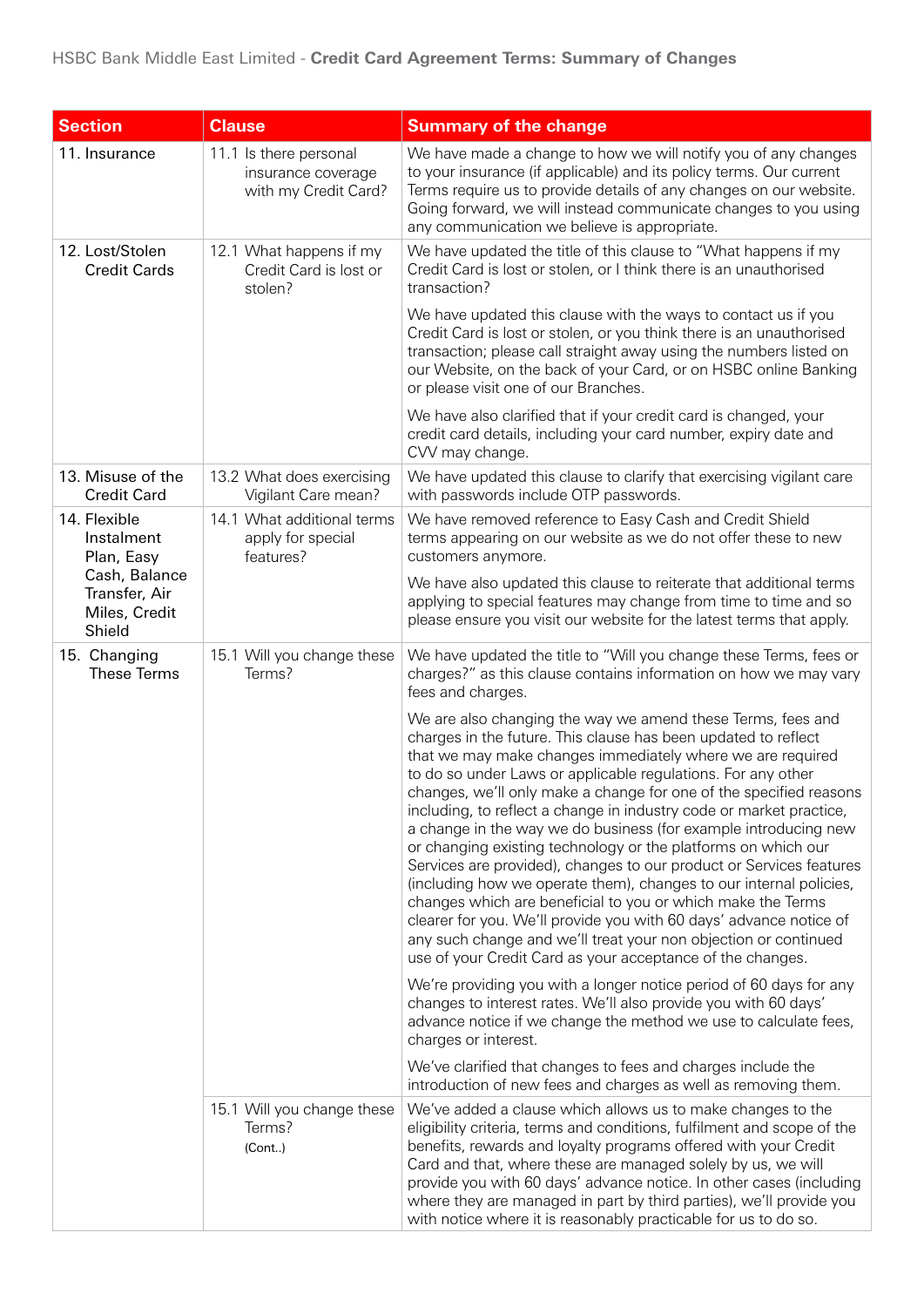| <b>Section</b>                                                     | <b>Clause</b>                                                                                                 | <b>Summary of the change</b>                                                                                                                                                                                                                                                                                                                                                                                                                                                                                                                                                                    |
|--------------------------------------------------------------------|---------------------------------------------------------------------------------------------------------------|-------------------------------------------------------------------------------------------------------------------------------------------------------------------------------------------------------------------------------------------------------------------------------------------------------------------------------------------------------------------------------------------------------------------------------------------------------------------------------------------------------------------------------------------------------------------------------------------------|
| 15. Changing<br><b>These Terms</b><br>(Cont.)                      | 15.1 Will you change these<br>Terms?<br>(Cont.)                                                               | In addition, we will always contact you using methods we think<br>are appropriate, which might include a notification online via<br>our Website, email, courier, messages through Personal Internet<br>Banking and Mobile Banking or via SMS alerts etc.                                                                                                                                                                                                                                                                                                                                        |
|                                                                    | 15.2 How much notice<br>will you give me of a                                                                 | We have updated the title to "How will you notify me of a<br>variation?".                                                                                                                                                                                                                                                                                                                                                                                                                                                                                                                       |
|                                                                    | variation?                                                                                                    | We have deleted references to the notice periods for varying<br>interest rates as this is now covered (and amended) in clause 15.1 -<br>please see above for more details.                                                                                                                                                                                                                                                                                                                                                                                                                      |
|                                                                    | 15.3 Could the Credit Card,<br>account number and<br>PIN change if there is<br>a variation?                   | We will no longer provide you with 30 days' notice where we issue<br>a new replacement Credit Card as a result of changes to our Terms.<br>This change does not affect any notices we are required to provide<br>you where we are changing the Terms.                                                                                                                                                                                                                                                                                                                                           |
|                                                                    | 15.4 What if I do not agree<br>with the variation?                                                            | We have updated this clause to reflect the changes we have made<br>in clause 15.1. You still have the right to object to any changes we<br>make within the notice period.                                                                                                                                                                                                                                                                                                                                                                                                                       |
|                                                                    |                                                                                                               | We have also provided more information that you have the right to<br>end your Agreement with us at any time if you are unhappy with<br>any changes made.                                                                                                                                                                                                                                                                                                                                                                                                                                        |
| 16. Restricting<br>Credit Card use<br>and ending this<br>Agreement | 16.1 Can you ask me to<br>pay the outstanding<br>balance on my Credit<br>Card Account in full<br>at any time? | We have changed how we will communicate your outstanding<br>balance is immediately due. Going forward, we will choose a<br>method of communication we believe is appropriate. This may<br>include a notice in your statement so please ensure you carefully<br>review these.                                                                                                                                                                                                                                                                                                                    |
|                                                                    | 16.2 When will my Credit<br>Card be refused or                                                                | We have updated this clause to clarify that we are not liable for any<br>loss you suffer if a transaction is refused by us.                                                                                                                                                                                                                                                                                                                                                                                                                                                                     |
|                                                                    | restricted?                                                                                                   | We have also clarified that there may be some instances where<br>we are not able to provide you with the reasons for restricting your<br>Credit Card.                                                                                                                                                                                                                                                                                                                                                                                                                                           |
|                                                                    |                                                                                                               | We have also updated this clause to reflect the UAE Personal<br>Insolvency Law and to clarify that bankruptcy also includes<br>settlement plan applications or similar proceedings within the UAE.                                                                                                                                                                                                                                                                                                                                                                                              |
|                                                                    | 16.7 What happens if I<br>breach these Terms<br>or any other terms<br>applicable to my<br>Credit Card?        | We have added a new clause to provide you with more information<br>on what happens if you, or any supplementary cardholder,<br>breaches any applicable credit card terms either before or during<br>the term of the Credit Card. Please read this carefully. Some<br>examples include our rights to block your Credit Card, suspend<br>transactions, proceed to close your Credit Card Account, withdraw<br>any benefits, use our set off rights, take legal action and encash<br>any security Cheque you have provided to us. Additional fees,<br>charges and interest may also be applicable. |
| 17. Death and<br>Bankruptcy                                        | 17.2 What happens if I<br>become bankrupt?                                                                    | We have updated this clause to reflect the UAE Personal Insolvency<br>Law. You are now required to immediately let us know if you file for,<br>or a subject to proceedings relating to a settlement plan, insolvency<br>or any other similar insolvency or bankruptcy proceedings in the<br>UAE. In this event, we retain our existing rights to demand the<br>outstanding balance and liabilities on your Credit Card Account are<br>immediately due and payable and request you to immediately stop<br>using the Credit Card and return it to us immediately.                                 |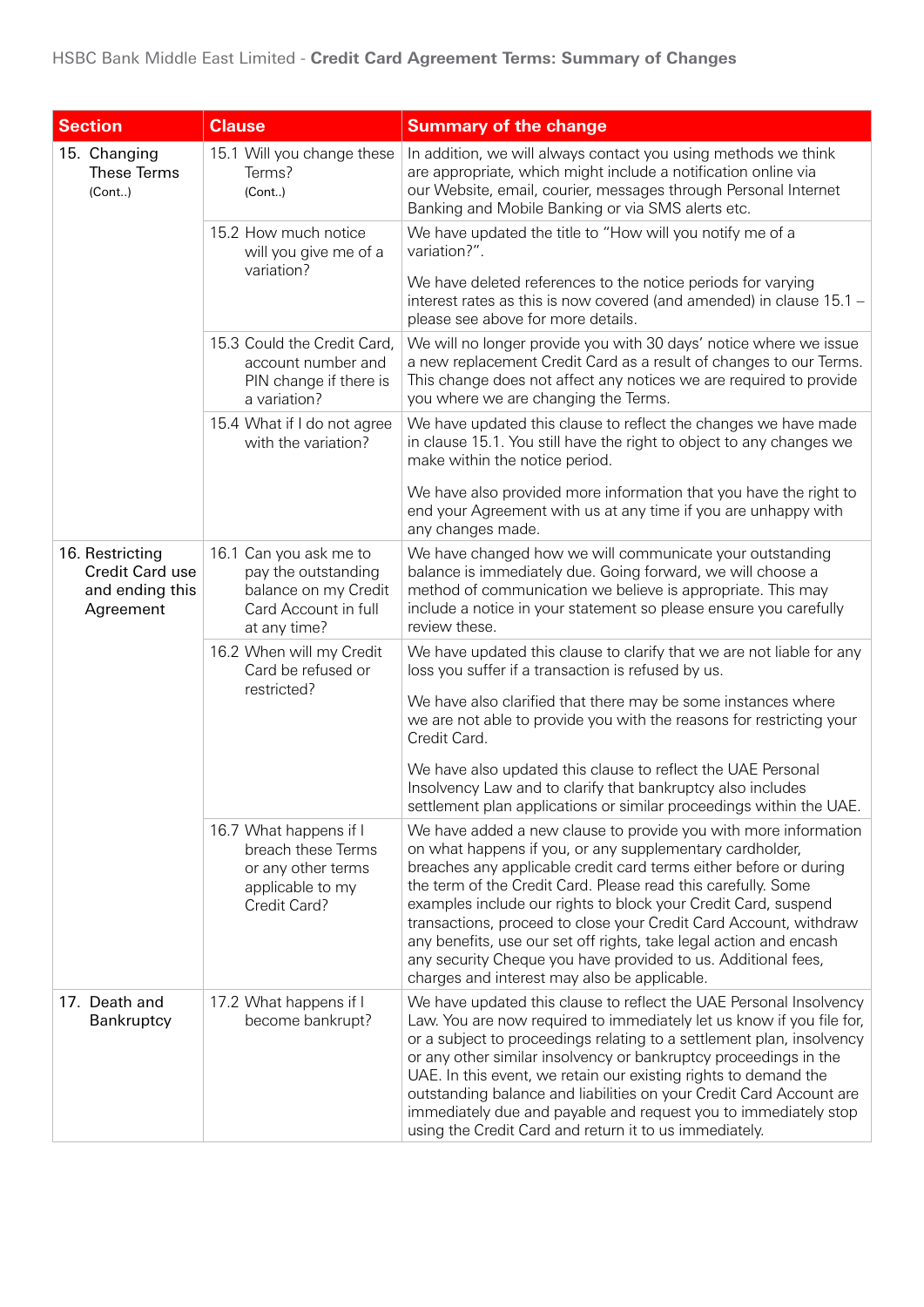| <b>Section</b>          | <b>Clause</b>                                                                                                                                                                        | <b>Summary of the change</b>                                                                                                                                                                                                                                                                                                                                                                                                                                                                                                                                                                                                                                                                                                                                                                                                                                                                                                                                                                                                |
|-------------------------|--------------------------------------------------------------------------------------------------------------------------------------------------------------------------------------|-----------------------------------------------------------------------------------------------------------------------------------------------------------------------------------------------------------------------------------------------------------------------------------------------------------------------------------------------------------------------------------------------------------------------------------------------------------------------------------------------------------------------------------------------------------------------------------------------------------------------------------------------------------------------------------------------------------------------------------------------------------------------------------------------------------------------------------------------------------------------------------------------------------------------------------------------------------------------------------------------------------------------------|
| 18. Your<br>Information | 18.5 For what purposes<br>will you process my<br>information?                                                                                                                        | We've updated this clause to reflect that we may process your<br>information for the purposes of carrying out your instructions, to<br>improve our services and for security measures. For example, we<br>may collect, store or analyse your voice recordings to generate a<br>'voice print' and use this to identify you<br>when you call us.<br>We've also clarified that in addition to processing, transferring and<br>disclosing your Customer Information, we may also collect your<br>Customer Information for the Purposes set out in the Terms. We'll<br>only process, transfer, disclose and collect where the Purposes<br>are lawful, and these Purposes (except marketing and promoting<br>products or services to you) are mandatory to enable us to provide<br>you with products and Services                                                                                                                                                                                                                 |
|                         | 18.7 Will you use Credit<br>Bureaus?                                                                                                                                                 | We have updated this clause to provide you with more information<br>on how we use credit bureaus and external debt collection<br>agencies. We may share your information with (i) HSBC authorised<br>external debt collection agencies for the purposes of collection<br>of any overdue debts you may owe us, and (ii) credit reference<br>agencies/bureaus where we are under a legal, regulatory or<br>government requirement to do so.<br>This clause also reminds you that to request multiple reports from<br>credit reference agencies/bureaus may negatively impact your<br>credit score which may make it difficult for you to obtain credit in<br>the future. You should let us know if you believe any information we<br>have reported to the credit reference agencies/bureau is incorrect.<br>We'll acknowledge your request, verify it and where required,<br>correct this.                                                                                                                                    |
|                         | 18.9 What happens if I do<br>not keep you updated<br>with changes to my<br>information or if I<br>refuse to give you<br>information you<br>request from me?                          | We have updated this clause so that it also applies where you<br>withdraw or withhold consent that we need to collect your<br>Customer Information for the Purposes.                                                                                                                                                                                                                                                                                                                                                                                                                                                                                                                                                                                                                                                                                                                                                                                                                                                        |
|                         | 18.16 Can I withdraw<br>any consents,<br>permissions or<br>authorisations<br>in relation to my<br>information that I<br>have provided under<br>this Section, or<br>otherwise to you? | We have added a new clause to reflect additional rights you have in<br>relation to your information and permissions you have provided to<br>us.<br>You have the right to withdraw any consents, permission or<br>authorisations you have provided to us in relation to how we<br>process, collect, transfer and disclose your Customer Information<br>by emailing us at customerexperienceuae@hsbc.com. We'll<br>acknowledge your request within 7 Business Days and advise you<br>how long this will take for us to fully process this. If you ask to do<br>this, we may be unable to provide new, or continue to provide all<br>or part of the, products and Services to you. We may continue to<br>use your information for purposes where we are not relying on<br>your consent, for example where we are under a legal or regulatory<br>obligation to process, share and retain your information. Your<br>request will not impact the lawfulness of any prior permissions you<br>have provided us before your request. |
|                         | 18.17 Do I have any<br>additional rights<br>in relation to<br>my Customer<br>Information?                                                                                            | We have added a new clause to reflect your right to ask us<br>for a free copy of the Customer Information we hold about<br>you. You can also ask us to update or correct any inaccurate<br>Customer Information, or raise a complaint. Please email us at<br>customerexperienceuae@hsbc.com.                                                                                                                                                                                                                                                                                                                                                                                                                                                                                                                                                                                                                                                                                                                                |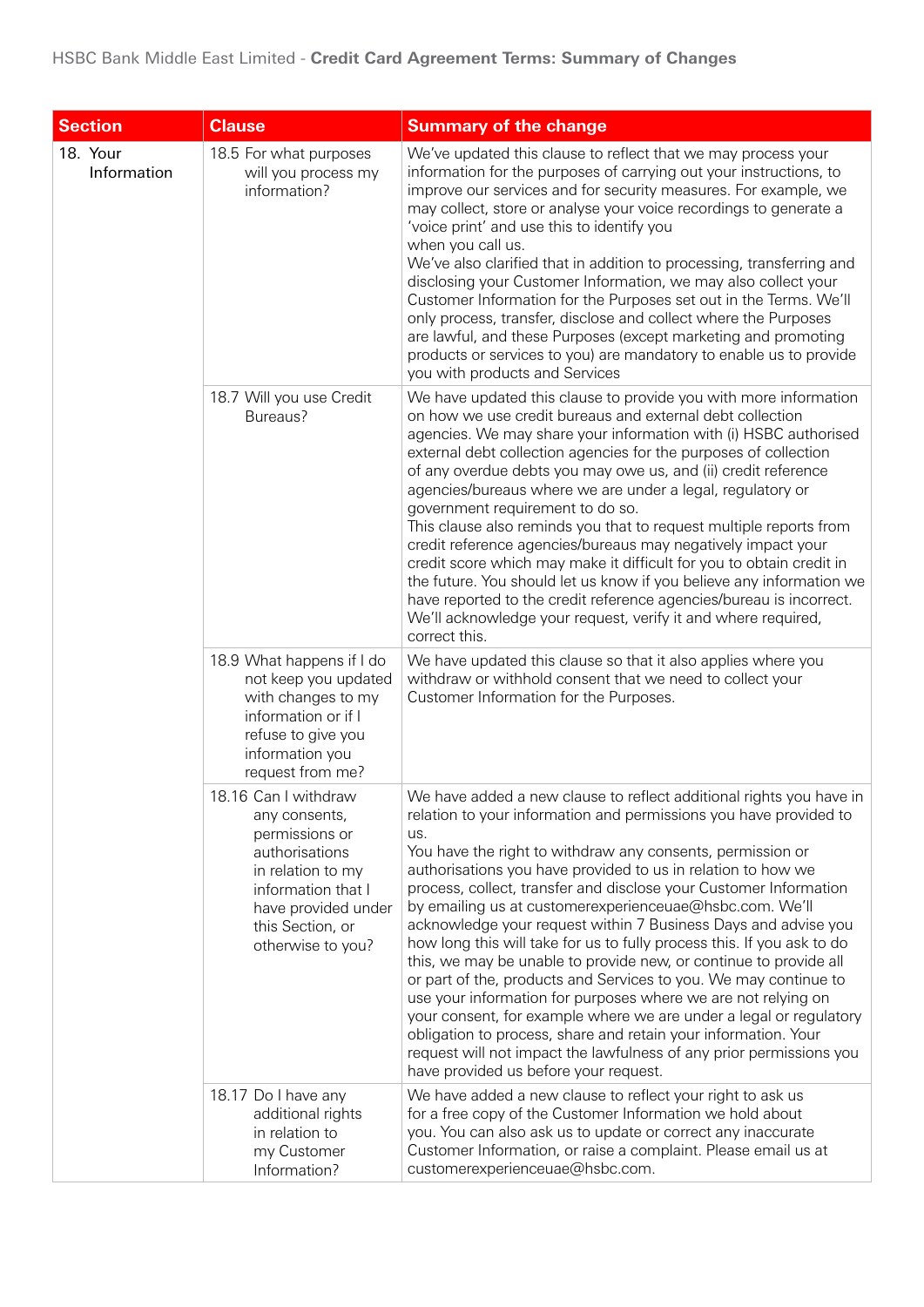| <b>Section</b>         | <b>Clause</b>                                                                                                                     | <b>Summary of the change</b>                                                                                                                                                                                                                                                                                                                                                                                                                                                                                                               |
|------------------------|-----------------------------------------------------------------------------------------------------------------------------------|--------------------------------------------------------------------------------------------------------------------------------------------------------------------------------------------------------------------------------------------------------------------------------------------------------------------------------------------------------------------------------------------------------------------------------------------------------------------------------------------------------------------------------------------|
| 19. General            | 19.3<br>What happens when<br>we renew or replace<br>your Credit Card?                                                             | We have updated our Terms to reiterate that we may renew or<br>replace your Credit Card for any reason. We have also clarified that<br>your card number and/or CVV may also change in some instances<br>where we do this.                                                                                                                                                                                                                                                                                                                  |
|                        | 19.13 Will you contact<br>me with marketing<br>information?                                                                       | We have added a new clause with some information on how we<br>will contact you for marketing purposes. We will only contact you if<br>you agree. We'll ask for your permission when you apply for a new<br>Card, other product or service with us, and may also contact you<br>on an ongoing basis to see if you've changed your mind. You can<br>also contact us at any time to change your preferences. We'll use<br>your contact details registered and send you marketing information<br>and offers we think you may be interested in. |
| 20. How to<br>Complain | How can I<br>20.1<br>complain?                                                                                                    | We have updated this clause with new details of how to contact us<br>if you would like to discuss a complaint.                                                                                                                                                                                                                                                                                                                                                                                                                             |
|                        | 20.2<br>What do I do if you<br>cannot resolve my<br>complaint or I am<br>still unhappy after<br>receiving your final<br>response? | We have inserted this new clause to clarify your rights to contact<br>our dedicated customer experience team if your complaint remains<br>unresolved. We have also included details of our regulator, The<br>Central Bank of the UAE, should you feel your complaint has not<br>been resolved adequately.                                                                                                                                                                                                                                  |
| Glossary               | <b>Business Day</b>                                                                                                               | We've updated our definition to reflect the new working week<br>in the UAE. Business Day means any day on which banks are<br>generally open for business in the UAE, excluding any day which<br>the UAE Central Bank declares is a bank holiday, unless otherwise<br>stipulated in these terms.                                                                                                                                                                                                                                            |
|                        | Cash Instalment Plan                                                                                                              | We have inserted a new definition. A Cash Instalment Plan in the<br>Terms means a feature, which if you successfully apply, allows you<br>to borrow an amount under your Credit Card Account and repay<br>this to us in monthly instalments.                                                                                                                                                                                                                                                                                               |
|                        | <b>HSBC Group</b>                                                                                                                 | We have inserted a new definition. HSBC Group in the Terms<br>means HSBC Holdings plc, its affiliates, subsidiaries, associated<br>entities and any of their branches and offices (together or<br>individually), and "any member of the HSBC Group" has the same<br>meaning.                                                                                                                                                                                                                                                               |
|                        | Telephone Banking                                                                                                                 | We have deleted reference to separate Telephone Banking terms<br>and conditions as all relevant terms relating to this service can be<br>found in the Personal Banking General Terms and Conditions (UAE).                                                                                                                                                                                                                                                                                                                                 |

© Copyright. HSBC Bank Middle East Limited 2022 ALL RIGHTS RESERVED. No part of this publication may be reproduced, stored in a retrieval system, or transmitted, in any form or by any means, electronic, mechanical, photocopying, recording, or otherwise, without the prior written permission of HSBC Bank Middle East Limited. Issued by HSBC Bank Middle East Limited U.A.E Branch, PO Box 66, Dubai, U.A.E, regulated by the Central Bank of the U.A.E for the purposes of this promotion and lead regulated by the Dubai Financial Services Authority. CRN: TC031022. Effective Date: 10 May 2022.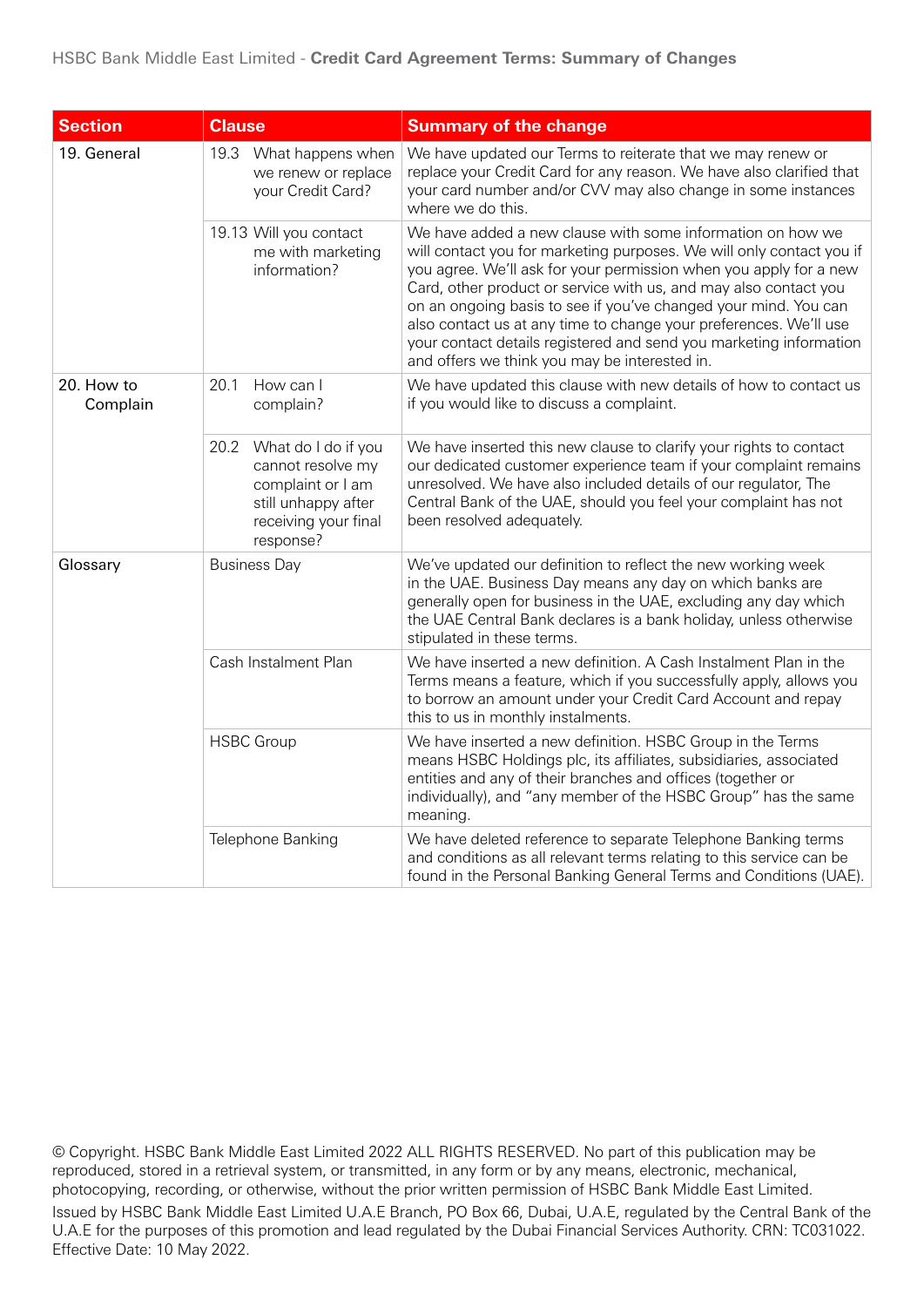

## بنك HSBC الشرق األوسط المحدود **شروط اتفاقية بطاقة االئتمان: ملخص التغييرات**

قمنا بتحديث شروط اتفاقية بطاقة الائتمان. ونورد أدناه ملخصاً بالتغييرات الرئيسية والتي ستصبح ساريةً اعتباراً من ١٢ يوليو ٢٠٢٢. لذا نوصي بقراءة شروط اتفاقية بطاقة الائتمان المحدثة (المتوفرة أيضاً على موقعنا الإلكتروني) لفهم هذه التغييرات. وسيكون للمصطلحات المحددة المستخدمة في هذا الملخص نفس المعنى المنصوص عليه في شروط اتفاقية بطاقة االئتمان. وإذا كانت لديك أي أسئلة حول هذه الشروط، فيرجى االتصال بنا.

| ملذص التفيير                                                                                                                                                                                                                                                                                                                                                                                                                                                                               |                                                                   | الىند             | القسم                                                   |
|--------------------------------------------------------------------------------------------------------------------------------------------------------------------------------------------------------------------------------------------------------------------------------------------------------------------------------------------------------------------------------------------------------------------------------------------------------------------------------------------|-------------------------------------------------------------------|-------------------|---------------------------------------------------------|
| قمنا بتحديث الشروط الخاصة بنا لتوضيح أنه يمكنك أيضاً قبول هذه<br>الشروط رقميا.                                                                                                                                                                                                                                                                                                                                                                                                             | ۳-۱    کیف اُبدي موافقتی<br>على هذه الشروط؟ ۖ                     |                   | ا-  متى تسري ھذە<br>الشروط؟                             |
| أوضحنا أن هناك شروطاً وأحكاماً أخرى تتعلق ببطاقة الائتمان أو المزايا أو<br>الخدمات الخاصة بك والتي يجب قراءتها بالإضافة إلى هذه الشروط.                                                                                                                                                                                                                                                                                                                                                    | ما هي المستندات<br>الأخرى التي أحتاج إلى<br>قراءتها؟              | $ -1$             | ٢- ما هي المستندات<br>الأخرى التي أحتاج إلى<br>قراءتها؟ |
| قمنا بإلغاء القسم المتعلق بمتى قد نجري فيه تغييرات على مزايا بطاقتك<br>الائتمانية وكيف سنقوم بإبلاغك بهذه التغييرات. ويمكن الآن العثور على<br>هذه المعلومات في الفقرة ١٥ من الشروط التي تم تحديثها أيضا (يرجي<br>الاطلاع أدناه).                                                                                                                                                                                                                                                           | أين يمكنني العثور<br>على مزايا بطاقتي<br>الائتمانية؟              | $ -1$             | ۳- أين يمكنني العثور على<br>مزايا بطاقة الائتمان؟       |
| قمنا بتغيير عنوان هذه الفقرة إلى «هل أنا مؤهل للحصول على بطاقات<br>ائتمان أخرى» نظراً لكون هذا البند ينطبق على جميع البطاقات الائتمانية.                                                                                                                                                                                                                                                                                                                                                   | هل أنا مؤهل للحصول<br>على بطاقة Premier                           | ۲-۳               |                                                         |
| كما أوضحنا أيضاً أنه في حال تغيير بطاقتك الائتمانية، فقد تتغير اَيضا<br>تفاصيل بطاقتك الائتمانية، مثل رقم البطاقة و/أو تاريخ انتهاء الصلاحية و/<br>أو رمز تفويض المعاملات، وقد يلزم تحديث أي بيانات مخزنة للبطاقة أو<br>المحفوعات.                                                                                                                                                                                                                                                         | Advance j<br>ائتمانية؟                                            |                   |                                                         |
| أحخلنا بندا جديدا لتوضيح إمكانية العثور على مزايا بطاقة الائتمان على<br>موقعنا الإلكتروني. فأنت مؤهل للحصول على هذه المزايا بمجرد استلامك<br>لبطاقتك الائتمانية (بشكل رقمي أو مادي)، وحيثما ينطبق، استيفاء معايير<br>الأهلية للمزايا والفوائد. وقد نقوم بإلغاء المزايا الخاصة بك إذا قمت بإغلاق<br>حساب بطاقتك الائتمانية، أو التوقف عن استخدام بطاقتك الائتمانية،<br>أو عدم إجراء الدفعات في موعدها، أو تجاوزت الحد الائتماني لبطاقتك<br>الائتمانية أو تم فرض قيود على بطاقتك الائتمانية. | هل أنا مؤهل للحصول<br>على أي مزايا خاصة<br>ببطاقة الائتمان؟       | ۳-ع               |                                                         |
| أوضحنا شروطنا للتوضيح بأنه قد يطلب منك تقديم تفاصيل أمنية أخرى<br>(على عكس ما سيُطلب في كل وقت) عندما يتم تنفيذ المعاملة عن بعد.                                                                                                                                                                                                                                                                                                                                                           | كيف يمكنني<br>استخدام بطأقتي<br>الائتمانية؟                       | ع- ا              | ٤- استخدام بطاقتي<br>الائتمانية                         |
| احخلنا تعديلات على كيفية تزويدك بكشوف الحسابات. وسنرسل لك<br>كشوف حسابات ورقية فقط عندما تطلب منا ذلك. وبخلاف ذلك، سيتم<br>تزوديك بكشوف الحسابات إلكترونيا وهذا يشمل أي منصة رقمية /<br>إلكترونية نختارها أو كشوف حسابات عبر الإنترنت أو البريد الإلكتروني أو<br>أي وسيلة إلكترونية أخرى.                                                                                                                                                                                                  | كيف سأعرف المبلغ<br>الذي تم تحصيله<br>منی؟                        | $5 - 5$           |                                                         |
| وسنستمر في تقحيم كشوف الحساب بشكل شهري ما لم يكن هناك أي<br>نشاط خلال ذَلك الشهر. لا يزال لحيك ٣٠ يوما للاستعلام عن أي معاملة<br>في ِكشف حسابك، ولكننا أوضحنا أنه يجب القيام بخلك في غضون ٣٠<br>يومًا من تاريخ كشف الحساب.                                                                                                                                                                                                                                                                 |                                                                   |                   |                                                         |
| تم تغيير نموخج كشوف حسابات بطاقتنا الائتمانية، ولذا قمنا بتحديث<br>الشروط الخاصة بنا لتعكس تلك الكشوفات التي ستبين مبلغ تجاوز الحد<br>الائتماني لبطاقة الائتمان.                                                                                                                                                                                                                                                                                                                           | ماذا سيتضمن كشف<br>الحساب؟                                        | $7 - 5$           |                                                         |
| قمنا بتحديث شروطنا لتعكس أنه في بعض الحالات، يمكنك إجراء عمليات<br>شراء باستخدام ميزة اللاتلامس في بطاقتك الائتمانية.                                                                                                                                                                                                                                                                                                                                                                      | كيف يمكنني<br>إجراء عمليات شراء<br>باستخدام بطاقتي<br>الائتمانية؟ | $V - \mathcal{E}$ |                                                         |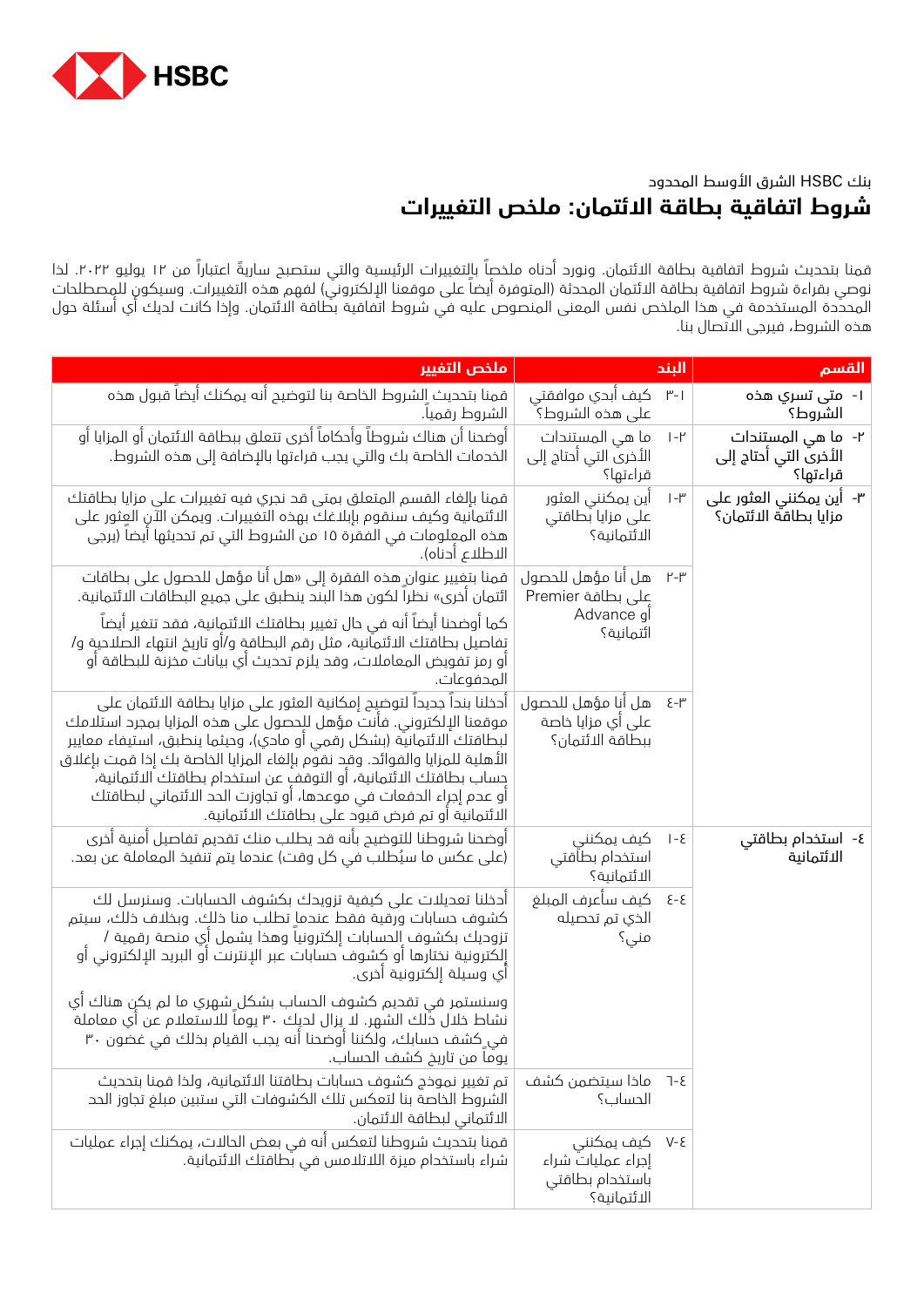| ملخص التفيير                                                                                                                                                                                                                                                                                                                                                                                                                                                                                                                                                              |                                                                                       | البند       | القسم                |
|---------------------------------------------------------------------------------------------------------------------------------------------------------------------------------------------------------------------------------------------------------------------------------------------------------------------------------------------------------------------------------------------------------------------------------------------------------------------------------------------------------------------------------------------------------------------------|---------------------------------------------------------------------------------------|-------------|----------------------|
| قمنا بحذف كلمة "كامل" للإشارة إلى أنه يمكنك اختيار مشاركة مبلغ مححد<br>من الحد الائتماني الخاص بك مع بطاقة إضافية ولست ملزما بمشاركة الحد<br>الائتماني بالكاملُ.                                                                                                                                                                                                                                                                                                                                                                                                          | هل يمكنني التقدم<br>بطلب للحصول على<br>بطاقة إضافية؟                                  | $I - 0$     | ٥- البطاقات الإضافية |
| قمنا بإلغاء موافقة حامل البطاقة الإضافية على الالتزام بهذه الشروط<br>باستخدام بطاقة الائتمان الإضافية.                                                                                                                                                                                                                                                                                                                                                                                                                                                                    | من المسؤول عن<br>المبلغ المستحق على<br>البطاقة الإضافية؟                              | $^{\mu}$ -0 |                      |
| قمنا بتحديث الشروط لتعكس بأنه يمكن توفير البطاقات الإضافية إلى حامل<br>البطاقة الأساسي وليس إلى حامل البطاقة الإضافية بشكل مباشر.                                                                                                                                                                                                                                                                                                                                                                                                                                         | متی پتم تجدید<br>البطاقة الإضافية؟                                                    | $0 - 0$     |                      |
| قمنا بإلغاء أننا سنقدم كشوف حسابات شهرية لحامل البطاقة الإضافية<br>لأننا لا نقدمها لهم.                                                                                                                                                                                                                                                                                                                                                                                                                                                                                   | ماذا يحدث إذا كان<br>لدي نزاع مع حامل                                                 | $7 - 0$     |                      |
| كما قمنا أيضا بتحديث إجراءاتنا بشأن كيفية إغلاق البطاقة الإضافية؛<br>سنقبل الآن الطلبات المقدمة من قبل حامل البطاقة الأساسي بشكل<br>مباشر فقط، ولن تكون موافقة حامل البطاقة الإضافية مطلوبة لنتمكن<br>من متابعة الإجراءات.                                                                                                                                                                                                                                                                                                                                                | البطاقة الإضافية؟                                                                     |             |                      |
| قمنا بتحديث شروطنا لتزويدك بالمزيد من المعلومات حول ما يلي:                                                                                                                                                                                                                                                                                                                                                                                                                                                                                                               | ٦-٣ ماذا يحدث إذا تجاوزت                                                              |             | ٦- الحدود الائتمانية |
| أضفنا حالة إضافية حيث قد نسمح لك بتجاوز الحد الائتماني الخاص بك؛<br>«(ج) عندما يتم تخفيض الحد الائتماني الخاص بك (إما من قبلنا أو بناءً<br>على طلبك)، ».                                                                                                                                                                                                                                                                                                                                                                                                                  | الحد الائتماني الخاص<br>بی؟                                                           |             |                      |
| مع إحخال نموخج جحيد لكشف الحساب، قمنا بتعديل شروطنا لتعكس<br>أن مبلغ تجاوز الحد الائتماني سيظهر في كشف حسابك إخا بقي مستحقا<br>عند إنشاء كشف حسابك.                                                                                                                                                                                                                                                                                                                                                                                                                       |                                                                                       |             |                      |
| يمكن العثور على تفاصيل رسوم تجاوز الحد الائتماني في جدول رسوم<br>الخدمات و التعرفات المطبقة لدينا (حسب ما يتم تُعديلُها من وقت<br>لآخر)، والمتاح على موقعنا على الإنترنت.                                                                                                                                                                                                                                                                                                                                                                                                 |                                                                                       |             |                      |
| قمنا بتحديث شروطنا لتزويدك بالمزيد من المعلومات حول كيفية تحصيل<br>الفائدة. ونتيجةً لذلك، أضفنا إلى هذه الفقرة ما يلي:                                                                                                                                                                                                                                                                                                                                                                                                                                                    | متی وکیف سیتم<br>تحصيل الفائدة؟                                                       | ۲-۸         | ٨- الفائدة           |
| يتم احتساب الفائدة أيضا على مزايا بطاقة الائتمان حيث خكرنا صراحة أننا<br>سوف نفرض فائدة؛                                                                                                                                                                                                                                                                                                                                                                                                                                                                                  |                                                                                       |             |                      |
| يتم احتساب الفائدة اعتباراً من تاريخ المعاملة وعلى أساس سنة تقويمية<br>من ٣٦٥ يوما ويتم استحقاقها بشكل يومي ما لم ينص على خلاف خلك.<br>وتحفع الفائحة شهريا                                                                                                                                                                                                                                                                                                                                                                                                                |                                                                                       |             |                      |
| أضفنا بعض المعلومات الإضافية حول كيفية عمل فترة الإعفاء من الفائدة،<br>ولا سيما أن مدة فترة الإعفاء من الفائدة ستعتمد على الوقت بين تاريخ<br>معاملتك وتاريخ استحقاق الحفعة التالية.                                                                                                                                                                                                                                                                                                                                                                                       | ۳-۸ هل هناك فترة معفاة<br>من الفوائد؟                                                 |             |                      |
| قمنا بتحديث عنوان هذه الفقرة إلى «هل سيتم احتساب الفائدة على<br>الرسوم والفوائد؟»                                                                                                                                                                                                                                                                                                                                                                                                                                                                                         | هل سيتم احتساب<br>الفائدة على الرسوم                                                  | Σ−Λ         |                      |
| كما قمنا أيضا بتعديل هذا البند لتزويدك ببعض المعلومات الإضافية حول<br>متى نقوم باحتساب الفائدة على الرسوم والفوائد؛ فسوف نقوم باحتساب<br>الفائدة على الرسوم التي تبقي مستحقة بحلول تاريخ استحقاقها. ويمكن<br>العثور على مقدار الفائدة التي يتِم تحصيلها في جدول رسوم الخدمات<br>والتعرفات. ولن نقوم باحتسابٌ أي فائدة على الفائدة المترتبة.                                                                                                                                                                                                                               | والفوائد؟                                                                             |             |                      |
| قمنا بإلغاء الإشارة إلى أننا قد نسحب شروط العرض دون إشعار مسبق لك.<br>وستتضمن شروط وأحكام العرض على معلومات حول وقت تطبيق الشروط<br>وكيف يمكننا تغييرها أو سحبها. يرجى التأكد من مراجعة كل منها على حدة.                                                                                                                                                                                                                                                                                                                                                                  | هل تقدمون معدلات<br>فائدة ترويجية؟                                                    | 7-∧         |                      |
| أضفنا بندا جديدا لتزويدك بمزيد من المعلومات حول كيفية معالجتنا<br>للحفعات الجزئية وكيف يؤثر ذلك على كيفية احتساب الفائدة. وإذا لم<br>تقم بسداد كامل المبلغ المستحق لنا على بطاقة الائتمان بأموال خالصة<br>بحلول تاريخ الاستحقاق، فسنخصم منك الفائدة المِترتبة التي قمنا باحتسابها<br>(اعتبارا من تاريخ معاملتك). وستستمر الفائدة أيضا في الترتب على رصيدك<br>الأساسي المستحق حتى يتم سحاد قيمة المعاملة بالكامل. ولن نقوم<br>باحتساب أي فائدة على الفائدة المترتبة. وسيتم تخصيص أي دفعات جزئية<br>يتم سدادها لحساب بطاقتك الائتمانية وفقا للشروط لتقليل رصيدك<br>المستحق. | هل يتم احتساب<br>الفائدة عندما أقوم<br>بسداد دفعة جزئية<br>في تاريخ استحقاق<br>الدفع؟ | $V-\Lambda$ |                      |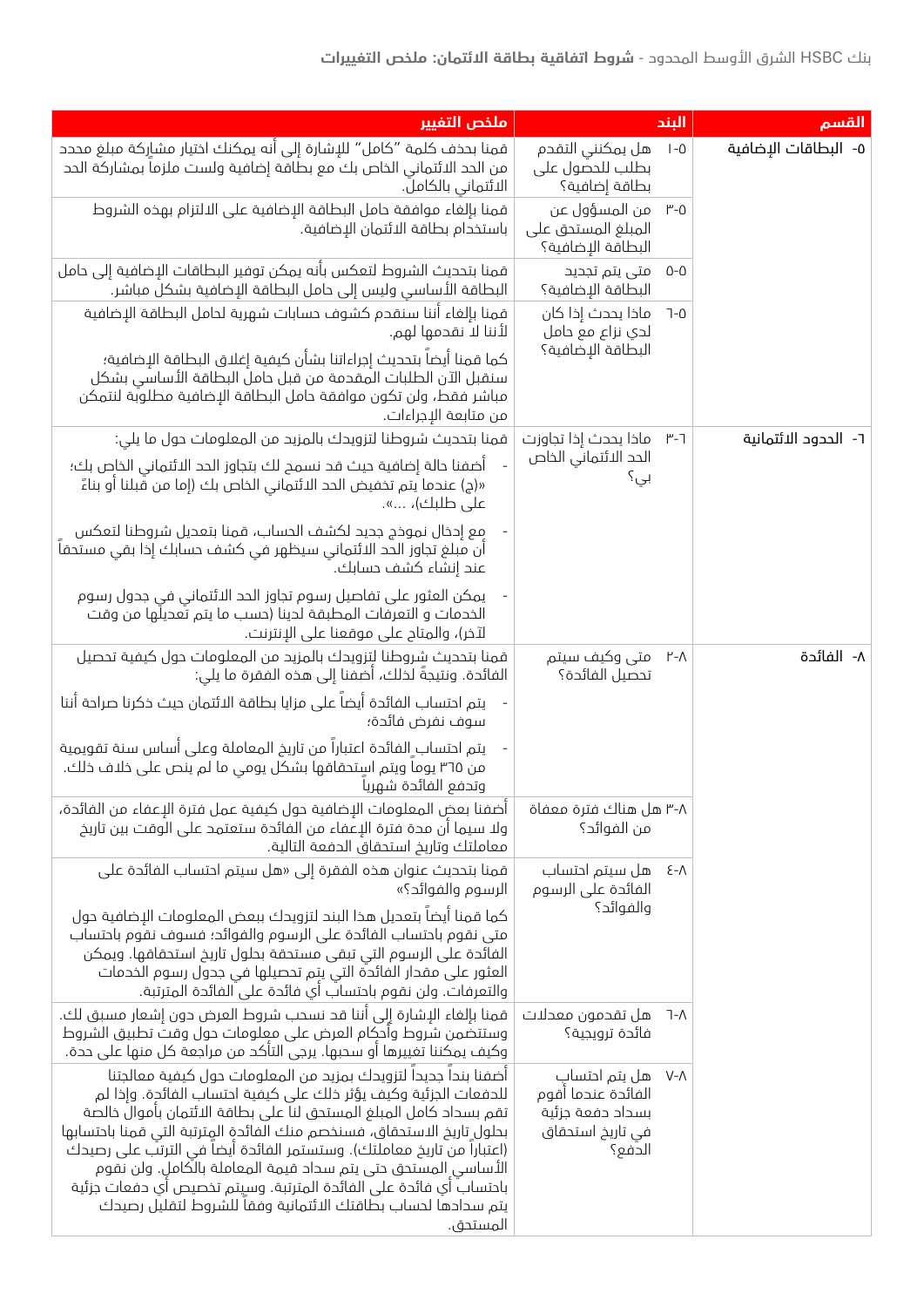بنك HSBC الشرق األوسط المحدود - **شروط اتفاقية بطاقة االئتمان: ملخص التغييرات**

| ملخص التغيير                                                                                                                                                                                                                                                                                                                                                                                                                                                              | الىند                                                                                                                                                       | القسم                                   |
|---------------------------------------------------------------------------------------------------------------------------------------------------------------------------------------------------------------------------------------------------------------------------------------------------------------------------------------------------------------------------------------------------------------------------------------------------------------------------|-------------------------------------------------------------------------------------------------------------------------------------------------------------|-----------------------------------------|
| أوضحنا أن المبلغ الزائد عن الحد الائتماني الخاص بك مستحق الدفع ِعلى<br>الفور، ولن يظهر هذا المبلغ في كشف حسابك إلا إذا بقي مستحقا عند<br>إصدار كشف حسابك.                                                                                                                                                                                                                                                                                                                 | متی یتعین علی حفع<br>$ -9$<br>رصيدي؟                                                                                                                        | ۹- السداد                               |
| قمنا بتحديث هذا البند لتوضيح كيفية احتساب الحد الأدنى للدفعة<br>المستحقة؛ يرجى ملاحظة أن حساباتنا لم تتغير. ولقد أبرزنا بشكل خاص أن<br>الحد الأدني للدفعة المستحقة سيتضمن ٥٪ فقط من المبلغ الزائد عن الحد<br>الائتماني الخاص بك (أي ليس المبلغ بالكامل)، ومع ذلك فأنت لا تزال ملزما<br>بسداد المبلغ الزائد عن الحدِ الاِئتماني بالكامل على الفور. وسيتضمن الحد<br>الأحنى للحفعة المستحقة أيضا إجمالي الفائدة الشهرية والرسوم المفروضة،<br>بما في ذلك اي رسوم تجديد سنوية. | ما هو الحد الأدني<br>۲-۹<br>للسداد؟                                                                                                                         |                                         |
| قمنا بتعديل هذا البند ليعكس الحد الأدنى لمبلغ السداد المحتسب فقط<br>والذي يتضمن جزءا من المبلغ الزائد عن الحد الائتماني الخاص بك. كما<br>يعكس هذا التغيير أيضا التعديل الذي تم إجراؤه على الفقرة ٩,٢.                                                                                                                                                                                                                                                                     | ۳-۹ کیف سیتم تخصیص<br>دفعاتی؟                                                                                                                               |                                         |
| قمناٍ بتغيير الفترة المطلوبة لإخطارنا بالتغييرات في التعليمات الدائمة<br>من أسبوع واحد إلى ٥ أيام عمل قبل تاريخ استحقاقُ الحفعة التالية. يرجى<br>الملاحظة أِنه يِمكن العثور على تعريف مصطلح أيام العمل في المسرد الذي<br>تم تحديثه ايضا.                                                                                                                                                                                                                                  | ۹-٤ هل يمكنني إصدار<br>تعليمات دآئمة لدفع<br>الرصيد المستحق على<br>بطاقتي الائتمانية؟<br>كيف سيتم تطبيق<br>التعليمات الدائمة<br>للدفع إلى رصيدي<br>المستحق؟ |                                         |
| اوضحنا ان الفائدة التي سنخصمها إذا لم تسدد الِحفعة بالكامل بحلول تاريخ<br>الاستحقاق ستكون هي الفائدة المستحقة وفقا للشروط.                                                                                                                                                                                                                                                                                                                                                | ١-١٠ ماذا يحدث إذا لم<br>اسدد الدفعات                                                                                                                       | ١٠-ماذا يحدث إذا لم أدفع<br>في موعدها؟  |
| كما أكدنا أيضاً أننا لن نفرض عليك أي فائدة على أي فائدة مترتبة إذا لم<br>تسدد الدفعة بالكامل بحلول تاريخ الاستحقاق.                                                                                                                                                                                                                                                                                                                                                       | بالكامل بحلول تاريخ<br>الاستحقاق؟                                                                                                                           |                                         |
| قدمنا بعض المعلومات الإضافية حول ما الذي سيحدث إذا لم تسدد الحد<br>الأدني للدفعة بحلول تاريخ الاستحقاق. ولقد أوضحنا أننا سنقوم باحتساب<br>الفائدة المترتبة وفقا لهذه الشروط وستستمر الفائدة في التراكم حتى يتم<br>سداد الرصيد الأساسي المستحق إلينا بالكامل.                                                                                                                                                                                                              | ٢-١٠ مِاذا يحدث إذا لم<br>اسدد الحد الأدنى<br>للحفع بحلول تاريخ<br>الاستحقاق؟                                                                               |                                         |
| كما أكدنا أيضا أنه قد يتم تحويل خطط التقسيط الخاصة بك إلى خطط بيع<br>بالتجزئة ومعاملتها على أنها مشتريات، وقد يصبح إجمالي رصيدك المستحق<br>في حساب بطاقتك الائتمانية مستحق الحفع على الفور. وقد لا يتم إتاحة<br>أو توفير أي مكافآت أو مزايا أو فوائد للبطاقة أو نقاط Air Miles مترتبة أو<br>استرداد نقدي مستحق.                                                                                                                                                           |                                                                                                                                                             |                                         |
| قمنا بتعديل هذا البند لٳضافة أنه يجوز لنا، أو وكلائنا الخارجيين، زيارتك على<br>العنوان الذي زودتنا به لسكنك أو مكتبك أو أي عنوان آخر قد نوافق (أو<br>أنت ووكيلنا الخارجي) على الاجتماع فيه من وقت لآخر فيما يتعلق بتحصيل<br>الديون.                                                                                                                                                                                                                                       | ۳-۱۰ هل ستستخدمون<br>وكالات تحصيل<br>الحيون؟                                                                                                                |                                         |
| أجرينا تغييراً على كيفية إخطارك بأي تغييرات تطرأ على التأمين الخاص بك<br>(إذا كان ينطبق) وشروط وثيقة التأمين. وتتطلب شروطنا الحالية منا تقديم<br>تفاصيل عن أي تغييرات على موقعنا. وسنقوم، من الآن فصاعدا، بدلا من<br>ذلك بإبلاغك بالتغييرات باستخدام أي وسيلة اتصال نعتقد أنها مناسبة.                                                                                                                                                                                    | ۱-۱۱ هِل توجد تغطية<br>تأمينية فردية مع<br>بطاقتي الائتمانية؟                                                                                               | ١١-التأمين                              |
| قمنا بتحديث عنوان هذهِ الفقرة إلى «ما الذي سيحدث إذا فقدت بطاقتي<br>الائتمانية أو سُرقت، أو أعتقد أن هناك معاملة غير مصرح بها؟                                                                                                                                                                                                                                                                                                                                            | ١-١٢ ما الذي سيحدث<br>إذا فقدت بطاقتي                                                                                                                       | ۱۲-بطاقات الائتمان<br>المفقودة/المسروقة |
| كما قمنا بتحديث هذا البند بطرق الِاتصال بنا في حالة فقدان أو سرقة<br>بطاقتك الائتمانية، أو كنت تعتقد أن هناك معاملة غير مصرح بها؛ يرجى<br>الاتصال على الفور باستخِدام الأرقام المحرجة على موقعنا الإلكتروني، أو<br>الظاهرة خلف بطاقتك، أو على خدمات HSBC المصرفية عبر الإنترنت أو<br>التفضل بزيارة أحد فروعنا.                                                                                                                                                            | الائتمانية أو سُرقت؟                                                                                                                                        |                                         |
| وأوضحنا أيضاً أنه في حال تغيير بطاقتك الائتمانية، فقد تتغير تفاصيل<br>بطاقتك الائتمانية، بما في ذلك رقم بطاقتك وتاريخ انتهاء الصلاحية و رمز<br>تفويض المعاملات.                                                                                                                                                                                                                                                                                                           |                                                                                                                                                             |                                         |
| قمنا بتحديث هذا البند لتوضيح العناية الحذرة بشأن كلمات المرور بأن تشمل<br>كلمات المرور لمرة واحدة OTP.                                                                                                                                                                                                                                                                                                                                                                    | ۲-۱۳ ماذا تعني العناية<br>الحخرة؟                                                                                                                           | ١٣- إساءة استخدام بطاقة<br>الائتمان     |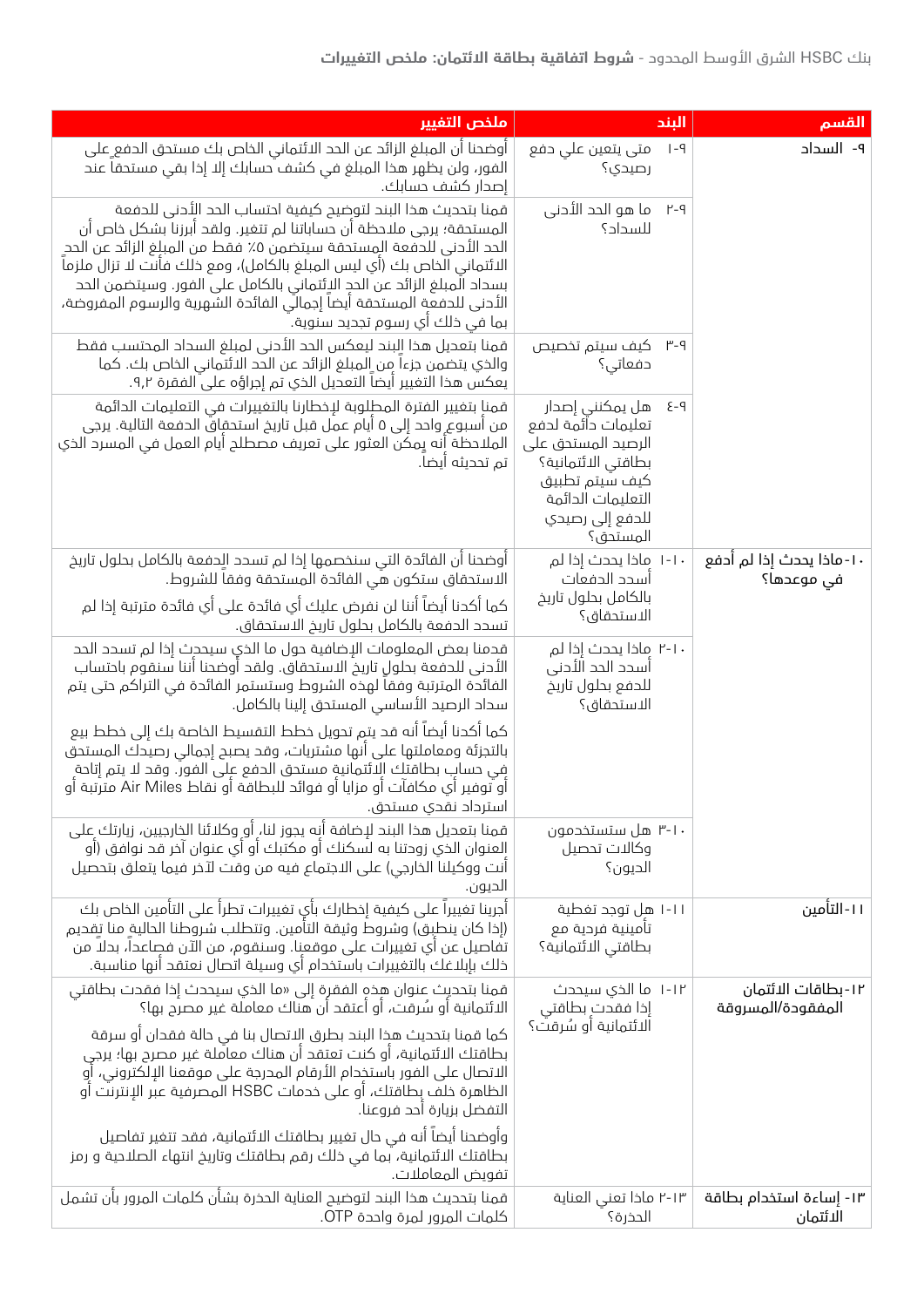| ملخص التفيير                                                                                                                                                                                                                                                                                                                                                                                                                                                                                                                                                                                                                                                                                                                                                                                                                                                                                                                                                                                                                                                                                                                                                                                                                                                                                                                                                                                                                                                                       | الىند                                                                                                     | القسم                                       |
|------------------------------------------------------------------------------------------------------------------------------------------------------------------------------------------------------------------------------------------------------------------------------------------------------------------------------------------------------------------------------------------------------------------------------------------------------------------------------------------------------------------------------------------------------------------------------------------------------------------------------------------------------------------------------------------------------------------------------------------------------------------------------------------------------------------------------------------------------------------------------------------------------------------------------------------------------------------------------------------------------------------------------------------------------------------------------------------------------------------------------------------------------------------------------------------------------------------------------------------------------------------------------------------------------------------------------------------------------------------------------------------------------------------------------------------------------------------------------------|-----------------------------------------------------------------------------------------------------------|---------------------------------------------|
| قمنا بإلغاء الإشارة إلى شروط النقد السهل والتغطية الائتمانية التي تظهر<br>على موقعنا الإلكتروني لأننا لم نعد نوفرها للعملاء الجدد بعد الآن.                                                                                                                                                                                                                                                                                                                                                                                                                                                                                                                                                                                                                                                                                                                                                                                                                                                                                                                                                                                                                                                                                                                                                                                                                                                                                                                                        | ١-١٤ ما هي الشروط<br>الإضافية التي تنطبق                                                                  | ١٤-خطة التقسيط المرن،<br>النقد السهل، تحويل |
| كما قمنا أيضاً بتحديث هذا البند للتأكيد على أن الشروط الإضافية التي<br>تنطبق على المزايا الخاصة قد تتغير من وقت لآخر، لذا يرجى التأكد من زيارة<br>موقعنا على الانترنت للحصول على أحدث الشروط المطبقة.                                                                                                                                                                                                                                                                                                                                                                                                                                                                                                                                                                                                                                                                                                                                                                                                                                                                                                                                                                                                                                                                                                                                                                                                                                                                              | على المزايا الخاصة؟                                                                                       | الرصيد، Air Miles،<br>التغطية الائتمانية    |
| قمنا بتحديث العنوان إلى «هل ستقومون بتغيير هذه الشروط أو الرسوم أو<br>المصاريف؟» حيث يحتوي هذا البند على معلومات حول كيفية تغيير الرسوم<br>والمصاريف.                                                                                                                                                                                                                                                                                                                                                                                                                                                                                                                                                                                                                                                                                                                                                                                                                                                                                                                                                                                                                                                                                                                                                                                                                                                                                                                              | ۱-۱۵ هل ستقومون بتغییر<br>هذه الشروط؟                                                                     | ١٥- تغيير هذه الشروط                        |
| كما قمنا أيضا بتغيير الطريقة التي نعدل بها هذه الشروط والرسوم<br>والمصاريف في المستقبل. ولقد ٌتم تحديث هذا البند ليعكس أنه يجوز<br>لنا إجراء تغييراتٌ على الفور حيث يُطلب منا القيام بخلك بموجب القوانين<br>أو اللوائح التنظيمية المعمول بها. وبالنسبة لأية تغييرات أخرى، فسنقوم<br>بإجراء التغيير فقط على واحد من هذه الأسباب المحددة، بما في ذلك،<br>لتعكس تغيير في قطاع الأعمال أو ممارسات السوق، وكذلك التغيير<br>فِي الطريقة التي نؤدي بِها أعمالنا (على سبيل المثال إدخال تقنية جِديحة<br>أو تغيير التقنياتُ الحالية أو المنصات التي يتم توفير خدماتنا عليها)، أو أي<br>تغييرات في مزايا منتجاتنا أو خدماتنا (بما في ذلك كيفية تشغيلنا لها)، وأي<br>تغييرات في سياساتنا الداخلية، وأي تغييرات التي قد تكون لصالحك أو التي<br>تجعل الشروط أكثر وضوحا لك. وسنزودك بإشعار مسبق بخلك قبل ٦٠<br>يوما من أي تغيير من هذا القبيل وسنتعامل مع عدم اعتراضك أو استمرارك<br>باستخدام بطاقتك الائتمانية على أنه بمثابة قبول منك لهذه التغييرات.<br>وسنقدم لك فترة إشعإر أطٍول مدتها ٦٠ يوماً بأي تغييرات في معدلات<br>الفائدة. كما سنزودك أيضا بإشعار مسبق مدته ٦٠ يوما إذا غيَّرنا الطريقة<br>التي نستخدمها لاحتساب الرسوم أو المصاريف أو الفائدة.<br>وأوضحنا أن التغييرات التي قد تطرأ على الرسوم والمصاريف تشمل إحخال<br>رسوم ومصاريف جديدة بالإضافة إلى إلغائها.<br>أضفنا بندا يتيح لنا إمكانية إجراء تغييرات على معايير الأهلية، والشروط<br>والأحكام، والوفاء ونطاق المزايا، والمكافأت وبرامج الولاء المقحمة مع<br>بطاقتك الائتمانية، وحيث يتم إدارتها من قبلنا فقط، فسنقوم بتزويدك |                                                                                                           |                                             |
| بإشعار مسبِق قبل ٦٠ يوما. في حالات أخرى (بما في خلِك الحالات التي تتم<br>إدارتهاٍ جزئيا ٍمن قبل جهات خارجية)، فسنقدم لك إشعارا حيثما يكون خلك<br>ممكنا عمليا بالنسبة لنا.                                                                                                                                                                                                                                                                                                                                                                                                                                                                                                                                                                                                                                                                                                                                                                                                                                                                                                                                                                                                                                                                                                                                                                                                                                                                                                          |                                                                                                           |                                             |
| بالإضافة إلى ذلك، سنتصل بك دائماً باستخدام الطرق التي نعتقد أنها<br>مناسبة، والتي قدٍ تتضمن الإِشعارِ عبر الإِنترنت عبر موقعناً الإِلكتروني، أو<br>البريد الإلكتروني أو البريد السريع أو الرسائل من خلال الخدمات المِصرفية<br>الشخصية عبر الإنترنت والخدمات المصرفية عبر الهاتف المتحرك او عبر<br>تنبيهات الرسائل النصية القصيرة وما إلى ذلك.                                                                                                                                                                                                                                                                                                                                                                                                                                                                                                                                                                                                                                                                                                                                                                                                                                                                                                                                                                                                                                                                                                                                      |                                                                                                           |                                             |
| قمنا بتحديث العنوان إلى «كيف ستقوم بإشعاري بالتغييرات؟».                                                                                                                                                                                                                                                                                                                                                                                                                                                                                                                                                                                                                                                                                                                                                                                                                                                                                                                                                                                                                                                                                                                                                                                                                                                                                                                                                                                                                           | ۲-۱۵ ما هي مدة الإشعار                                                                                    |                                             |
| قمنا بحذف الإشارات إلى فترات الإشعار بتغيير معدلات الفائدة حيث يتم<br>تغطيتها (وتعديلها) الآن في البند ١٥-١- يرجى الاطلاع أعلاه للحصول على<br>المزيد من التفاصيل.                                                                                                                                                                                                                                                                                                                                                                                                                                                                                                                                                                                                                                                                                                                                                                                                                                                                                                                                                                                                                                                                                                                                                                                                                                                                                                                  | الخي ستمنحونها<br>لى في حال إجراء أي<br>تغييرات؟                                                          |                                             |
| لن نقدم لك إشعارا مدته ٣٠ يوما بعد الآن عندما نقوم بإصدار بطاقة ائتمان<br>بحيلة جديدة نتيجة لأي تغييرات في شروطنا. ولن يؤثر هذا التغيير على أي<br>إشعارات نحن مطالبون بتزويدك بها عندما نقوم بتغيير الشروط.                                                                                                                                                                                                                                                                                                                                                                                                                                                                                                                                                                                                                                                                                                                                                                                                                                                                                                                                                                                                                                                                                                                                                                                                                                                                        | ۲-۱۵ هل یمکن تغییر<br>بطاقة الائتمان<br>ورقم الحساب ورقم<br>التعريف الشخصي<br>إذا كان هناك اي<br>تغییرات؟ |                                             |
| قمنا بتحديث هذا البند ليعكس التغيِيرات التي أجريناها في الفقرة ١٥-١. ولا<br>يزال لحيك الحق في الاعتراض على أي تغييرات نجريها خلالٌ فترة الإِشعار.                                                                                                                                                                                                                                                                                                                                                                                                                                                                                                                                                                                                                                                                                                                                                                                                                                                                                                                                                                                                                                                                                                                                                                                                                                                                                                                                  | ١٥-٤ ماذا لو لم أوافق على<br>التغييرات؟                                                                   |                                             |
| كما قدمنا أيضاً المزيد من المعلومات التي تفيد بأنِ لديك الحق في إنهاء<br>اتفاقيتك معنا في أي وقت إذا كنت غير راض عن أي تغييرات تم إجراؤها.                                                                                                                                                                                                                                                                                                                                                                                                                                                                                                                                                                                                                                                                                                                                                                                                                                                                                                                                                                                                                                                                                                                                                                                                                                                                                                                                         |                                                                                                           |                                             |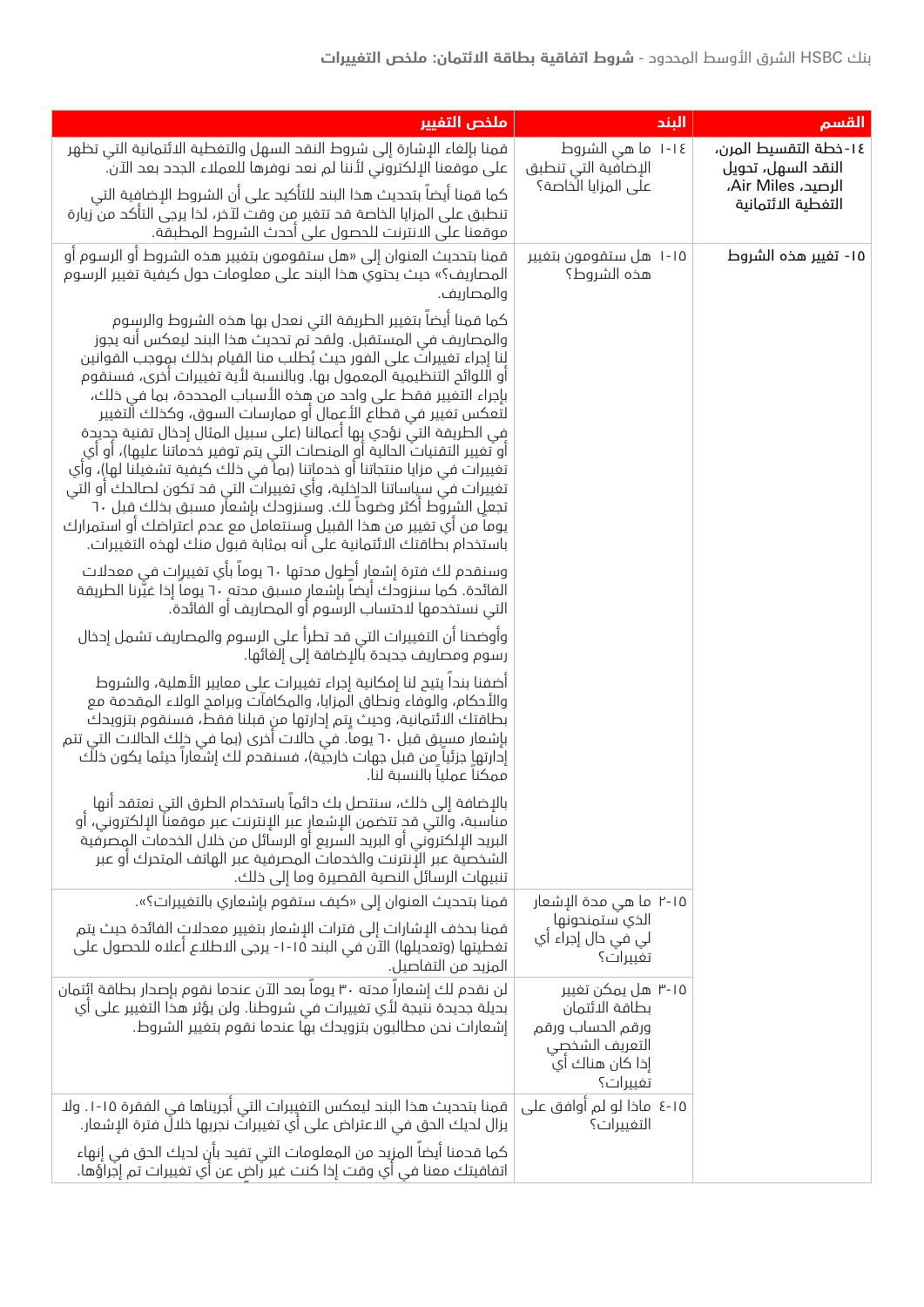| القسم                                                       | البند                                                                                                       | ملخص التغيير                                                                                                                                                                                                                                                                                                                                                                                                                                                                                                                                                                                                                                                                                                                   |
|-------------------------------------------------------------|-------------------------------------------------------------------------------------------------------------|--------------------------------------------------------------------------------------------------------------------------------------------------------------------------------------------------------------------------------------------------------------------------------------------------------------------------------------------------------------------------------------------------------------------------------------------------------------------------------------------------------------------------------------------------------------------------------------------------------------------------------------------------------------------------------------------------------------------------------|
| ١٦- تقييد استخدام بطاقة<br>الائتمان وإنهاء هذه<br>الاتفاقية | ١-١٦ هل يمكن أن تطلبوا<br>منى سداد الرصيد<br>المستحق على حساب<br>بطاقتي الائتماني<br>بالكاملَ في أي<br>وقت؟ | غيرنا طريقة إبلاغنا بأن رصيدك المستحق أصبح مستحق السحاد بشكل<br>فوري. ومن الآن وصاعدا، سنختار طريقة الاتصال التي نعتقد أنها مناسبة.<br>وقد يتضمن هذا الإشعار في كشف حسابك، لذا يرجي التأكد من مراجعتك<br>له بعناية.                                                                                                                                                                                                                                                                                                                                                                                                                                                                                                            |
|                                                             | ۲-۱٦ متی سیتم رفض<br>بطاقتي الائتمانية أو                                                                   | قمنا بتحديث هذا البند لتوضيح أننا لسنا مسؤولين عن أي خسارة تتكبدها إذا<br>تم رفض أي معاملة من قبلنا.                                                                                                                                                                                                                                                                                                                                                                                                                                                                                                                                                                                                                           |
|                                                             | فرض قيود عليها؟                                                                                             | كما أوضحنا أيضاً أنه قد تكون هناك بعض الحالات التي لا نتمكن فيها من<br>تزويدك بأسباب حظر بطاقتك الائتمانية.                                                                                                                                                                                                                                                                                                                                                                                                                                                                                                                                                                                                                    |
|                                                             | ۱-۱-۳ ماذا یحدث فی حال<br>عدم التزامي بهذه<br>الشروط أو آي شروط<br>أخرى تنطبق على<br>بطاقتي الائتمانية؟     | وقمنا ايضا بتحديث هذا البند ليعكس قانون الإعسار الشخصى بدولة<br>الإمارات العربية المتحدة ولتوضيح أن الإفلاس يشمل أيضاً طلبات خطة<br>التسوية أو الإجراءات المماثلة حاخل حولة الإمارات العربية المتحدة.<br>أضفنا بندا جديدا لتزويدك بالمزيد من المعلومات حول ما الذي سيحدث<br>في حال انتهاكك أنت، أو أي حامل بطاقة إضافية، لأي من شروط بطاقة<br>الاثَتمان السارية سواءً قبل أو أثناء فترة بطاقة الائتمان. يرجى قراءة هذا<br>البند بعناية. وتتضمن بعض الأمثلةِ حقوقنا في حظر بطاقتك الائتمانية،<br>وتعليق المعاملات، والمضى قدما في إغلاق حساب بطاقتك الائتمانية،<br>وسحب أي مزايا، واستخدام حقوق المقاصة الخاصة بنا، واتخاذ الإجراءات<br>القانونية وصرف أي شيك ضمان قدمته لنا. وقد يتم أيضا تطبيق رسوم<br>ومصاريف وفوائد إضافية. |
| ١٧- الوفاة والإفلاس                                         | ۲-۱۷ ماخا بحدث إذا<br>آفلست؟                                                                                | قمنا بتحديث هذا البند ليعكس قانون الإعسار الشخصي لدولة الإمارات<br>العربية المتحدة. فأنت مطالب الآن بإبلاغنا على الفور إُذا تقدمت بطلب أو<br>كنت خاضع لأي إجراءات تتعلق بخطة تسوية أو إفلاس أو أي إجراءات إعسار<br>أو إفلاس أخرى مماثلة في حولة الإمارات العربية المتحدة. وفي هذه الحالة،<br>نحتفظ بحقوقنا الحالية للمطالبة بأن الرصيد المستحق والمحيونية المترتبة<br>على حساب بطاقتك الائتمانية يصبح مستحق وواجب السداد على الفور<br>ونطلب منك التوقف فورا عن استخدام بطاقة الائتمان وإعادتها إلينا على<br>الفور.                                                                                                                                                                                                             |
|                                                             | ٥-١٨ لأي أغراض ستقومون<br>بموجبها بمعالجة<br>معلوماتی؟                                                      | قمنا بتحديث هذا البند لنعكس أننا قد نعالج معلوماتك لأغراض تنفيذ<br>التعليمات الخاصة بك، ولتحسين خدماتنا ولإجراءات الأمان. على سبيل<br>المثال، قد نقوم بجمع أو تخزين أو تحليل تسجيلاتك الصوتية لإنشاء «بصمة<br>صوتية» واستخدامها لتحديد هويتك عندما تتصل بنا.                                                                                                                                                                                                                                                                                                                                                                                                                                                                   |
|                                                             |                                                                                                             | $\epsilon = \epsilon$<br>كما أوضحنا أيضاً أنه بالإضافة إلى معالجة معلومات العميل الخاصة بك<br>ونقلها والكشف عنها، فإنه يجوز لنا أيضا جمع معلومات العميل الخاصة بك<br>للأغراض المنصوص عليها في البنود. وسنقوم فقط بمعالجة ونقل وكشف<br>وجمع هذه المعلومات عندماً تكون لأغراض مشروعة، وتعتبر هذه الأغراض<br>(باستثناء التسويق والترويج للمنتجات أو الخدمات لك) إلزامية لتمكيننا من<br>تزويدك بالمنتجات والخدمات                                                                                                                                                                                                                                                                                                                  |
| ۱۸- معلوماتك                                                | هل ستستخدمون<br>$V-I\Lambda$<br>مكاتب المراجع<br>الائتمانية؟                                                | قمنا بتحديث هذا البند لتزويدك بالمزيد من المعلومات حول كيفية<br>استخدامنا لمكاتب المراجع الائتمانية ووكالات تحصيل الديون الخارجية. ويجوز<br>لنا مشاركة معلوماتك مع (١) وكالات تحصيل الديون الخارجية المصرح لها<br>من قبل HSBC لأغراض تحصيل أي حيون متأخرة قد تكون مدينا بها لنا، و<br>(٢) وكالات / مكاتب المراجع الائتمانية عندما نكون مطالبين بخلك بموجب<br>أي متطلبات قانونية أو تنظيمية أو حكومية.                                                                                                                                                                                                                                                                                                                          |
|                                                             |                                                                                                             | كما يخكرك هذا البند أيضاً بأن طلب تقارير متعددة من وكالات / مكاتب<br>المراجع الائتمانية قد يؤثر سلبا على درجة تقييمك الائتماني مما قد يجعل<br>من الصعب عليك الحصول على أي تسهيلات ائتمانية في المستقبل.<br>ويتعين عليك إبلاغنا إذا كنت تعتقد أن أي معلومات قمنا بتقديمها إلى<br>وكالات / مكتب المراجع الائتمانية غير صحيحة. سنباشر طلبك، ونتحقق<br>منه، وعند الاقتضاء، تصحيحه.                                                                                                                                                                                                                                                                                                                                                 |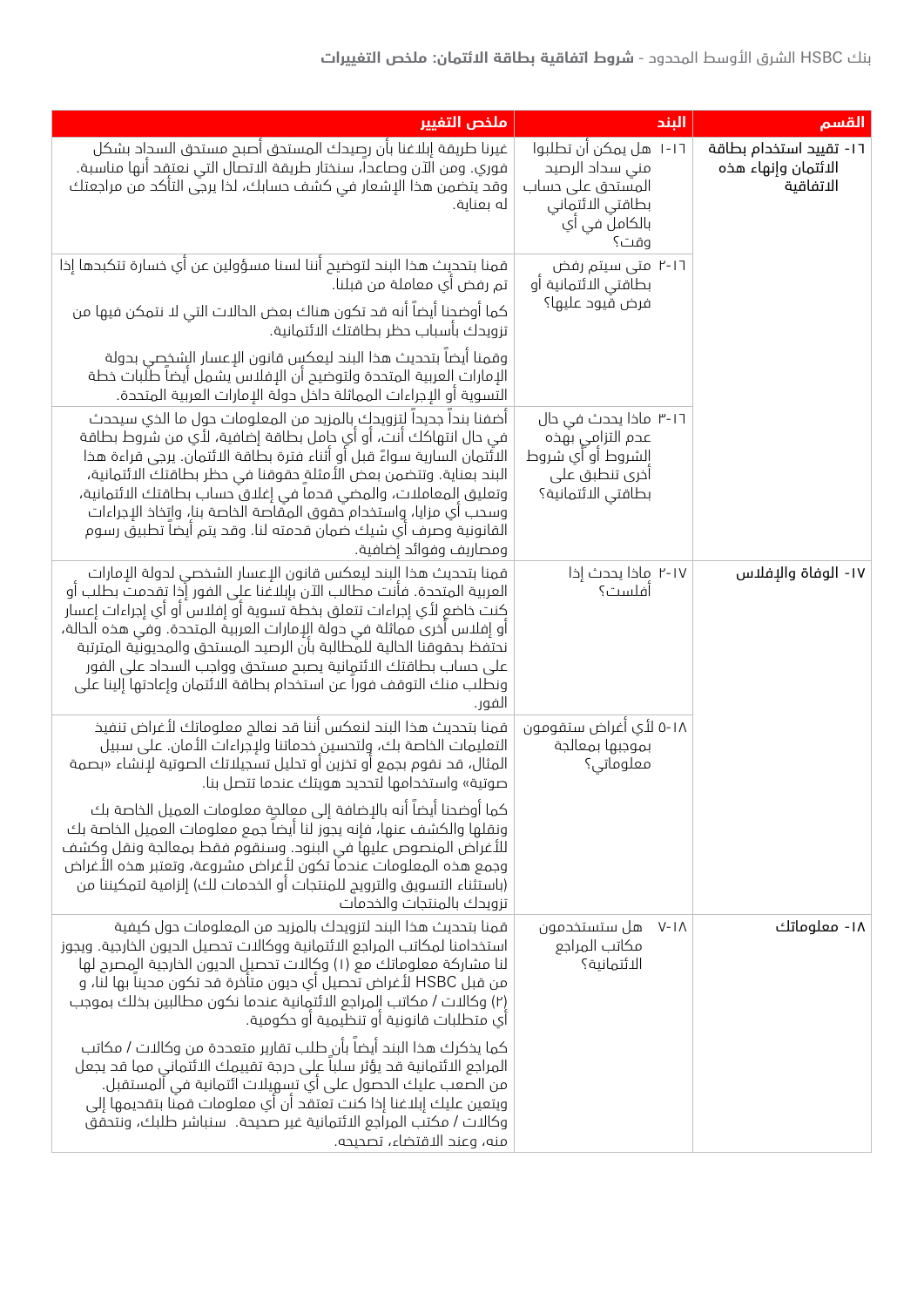| القسم                | البند                              |                                                                                                                                                                 | ملخص التفيير                                                                                                                                                                                                                                                                                                                                                                                                                                                                                                                                                                                                                                                                                                                                                                                                                                                                               |
|----------------------|------------------------------------|-----------------------------------------------------------------------------------------------------------------------------------------------------------------|--------------------------------------------------------------------------------------------------------------------------------------------------------------------------------------------------------------------------------------------------------------------------------------------------------------------------------------------------------------------------------------------------------------------------------------------------------------------------------------------------------------------------------------------------------------------------------------------------------------------------------------------------------------------------------------------------------------------------------------------------------------------------------------------------------------------------------------------------------------------------------------------|
|                      | $9-1\wedge$                        | ماذا يحدث إذا<br>لم أطلعكم على<br>أخر المستجدات<br>المتعلقة بالتغييرات<br>التي تطراً على<br>معلوماتی او إذا<br>رفضت تزويدكم<br>بالمعلومات التي<br>طلبتموها مني؟ | قمنا بتحديث هذا البند بحيث ينطبق أيضاً عندما تسحب أو تحجب الموافقة<br>التي نحتاجها لجمع معلومات العميل الخاصة بك للأغراض المطلوبة.                                                                                                                                                                                                                                                                                                                                                                                                                                                                                                                                                                                                                                                                                                                                                         |
|                      |                                    | ۱۱-۱۸ هِل یمکننی سحب<br>اَي موافقات<br>أو تفويضات أو<br>تصاريح فيما يتعلق<br>بمعلوماتي التي<br>قدمتها لكم بموجب<br>هذا القسم، او<br>غیرہ؟                       | اضفنا بندا جديدا ليعكس الحقوق الإضافية التي تتمتع بها فيما يتعلق<br>بمعلوماتك والتصريحات التي زودتنا بها.<br>وسيكون لديك الحق في سحب أي موافقات أو أخونات أو تصاريح زوحتنا<br>بها فيما يتعلق بكيفية معالجة معلومات العميل الخاصة بك وجمعها<br>ونقلها والكشف عنها عن طريق مراسلتنا عبر البريد الإلكتروني على<br>customerexperienceuae@hsbc.com. وسنستقبل طلبك في غضون<br>٧ أيام عمل وسنقوم بإبلاغك بالوقت الذي سيستغرقه هذا الإجراء حتى<br>نتمكن من معالجة هذا الموضوع بشكل كامل. وإذا طلبت القيام بذلك،<br>فقد لا نتمِكن من تقديم المنتجات والخدمات الجديدة أو الاستمرار في<br>توفير كل أو أي جزء من المنتجات والخدمات لك. وقد نستمر في استخدام<br>معلوماتك للأغراض التي لا نعتمد فيها على موافقتك، على سبيل المثال<br>عندما نكون مطالبين بمعالجة معلوماتك ومشاركتها والاحتفاظ بها بموجب<br>أي التزام قانوني أو تنظيمي. ولن يؤثر طلبك على قانونية أي تصريحات<br>سابقة زودتنا بها قبل طلبك. |
|                      |                                    | ۱۷-۱۸  هل لدي اَي حقوق<br>إضافية فيما يتعلق<br>بمعلومات العميل<br>الخاصة بي؟                                                                                    | أضفنا بندا جديدا لنعكس حقك في أن تطلب منا الحصول على نسخة مجانية<br>من معلومات العميل التي نحتفظ بها عنك. كما يمكنك أيضا أن تطلب ِ<br>منا تحديث أو تصحيح أي معلومات غير حقيقة خاصة بالعميل، أو تقديم أي<br>شکوی. پرجی مراسلتنا علی customerexperienceuae@hsbc.com.                                                                                                                                                                                                                                                                                                                                                                                                                                                                                                                                                                                                                         |
| ١٩- عام              | $P - 19$                           | ماذا يحدث عندما<br>نقوم بتجديد أو<br>استبدال بطاقتك<br>الائتمانىة؟                                                                                              | قمنا بتحديث شروطنا للتأكيد على أنه يجوز لنا تجديد أو استبدال بطاقتك<br>الائتمانية لأي سبب من الأسباب. ولقد أوضحنا أيضا أن رقم بطاقتك و/أو<br>رمز تفويض المعاملات (CVV) الخاص بك قد يتغير أيضا في بعض الحالات<br>التي نقوم فيها بخلك.                                                                                                                                                                                                                                                                                                                                                                                                                                                                                                                                                                                                                                                       |
|                      |                                    | ۱۳-۱۹ هلِ ستتصلون بی<br>بشأن أي معلومات<br>تسويقية؟                                                                                                             | اضفنا بندا جديدا مع بعض المعلومات حول كيفية اتصالنا بك لأغراض<br>التسويق. سوف نتصل بك فقط إذا كنت توافق. وسنطلب إذنك عند<br>التقدم لطلب الحصول على بطاقة جديدة أو منتج أو خدمة أخرى لِحينا، وقد<br>نتواصل معك أيضاً بشكل مستمر لمعرفة ما إذا كنت قد غيرت رأيك. كما<br>يمكنك أيضاً الاتصال بنا في أي وقت لتغيير خياراتك المفضلة. وسنستخدم<br>أرقام الاتصال الخاصة بك الْمسجلة لدينا وسنرسل لك المعلومات والعروض<br>التسويقية التي نعتقد أنك قد تكون مهتماً بها.                                                                                                                                                                                                                                                                                                                                                                                                                             |
| ۲۰- کیفیة تقدیم شکوی | $ -1$ .                            | كيف يمكنني تقديم<br>شکوی؟                                                                                                                                       | قمنا بتحديث هذا البند بتفاصيل جديدة حول كيفية الاتصال بنا إذا كنت<br>ترغب في مناقشة أي شكوى.                                                                                                                                                                                                                                                                                                                                                                                                                                                                                                                                                                                                                                                                                                                                                                                               |
|                      | $\mathsf{I}'\text{-}\mathsf{I}'$ . | ماذا أفعل إذا لم<br>تتمكنوا من حل<br>شكواي أو بقيت غير<br>راض بعد تلقی ردکم<br>النهائي؟                                                                         | أدخلنا هذا البند الجديد لتوضيح حقوقك في الاتصال بفريق تجربة العملاء<br>المخصص لدينا إذا بقيت شكواك بدون أي ٌ حل. ولقد قمنا أيضاً بتضمين بيانات<br>الاتصال الخاصة بمصرف الإمارات العربية المتحدة المركزي، باعتباره الجهة<br>التنظيمية المحلية لدينا، إذا شعرت أن شكواك لم يتم حلها بشكل كافٍ.                                                                                                                                                                                                                                                                                                                                                                                                                                                                                                                                                                                               |